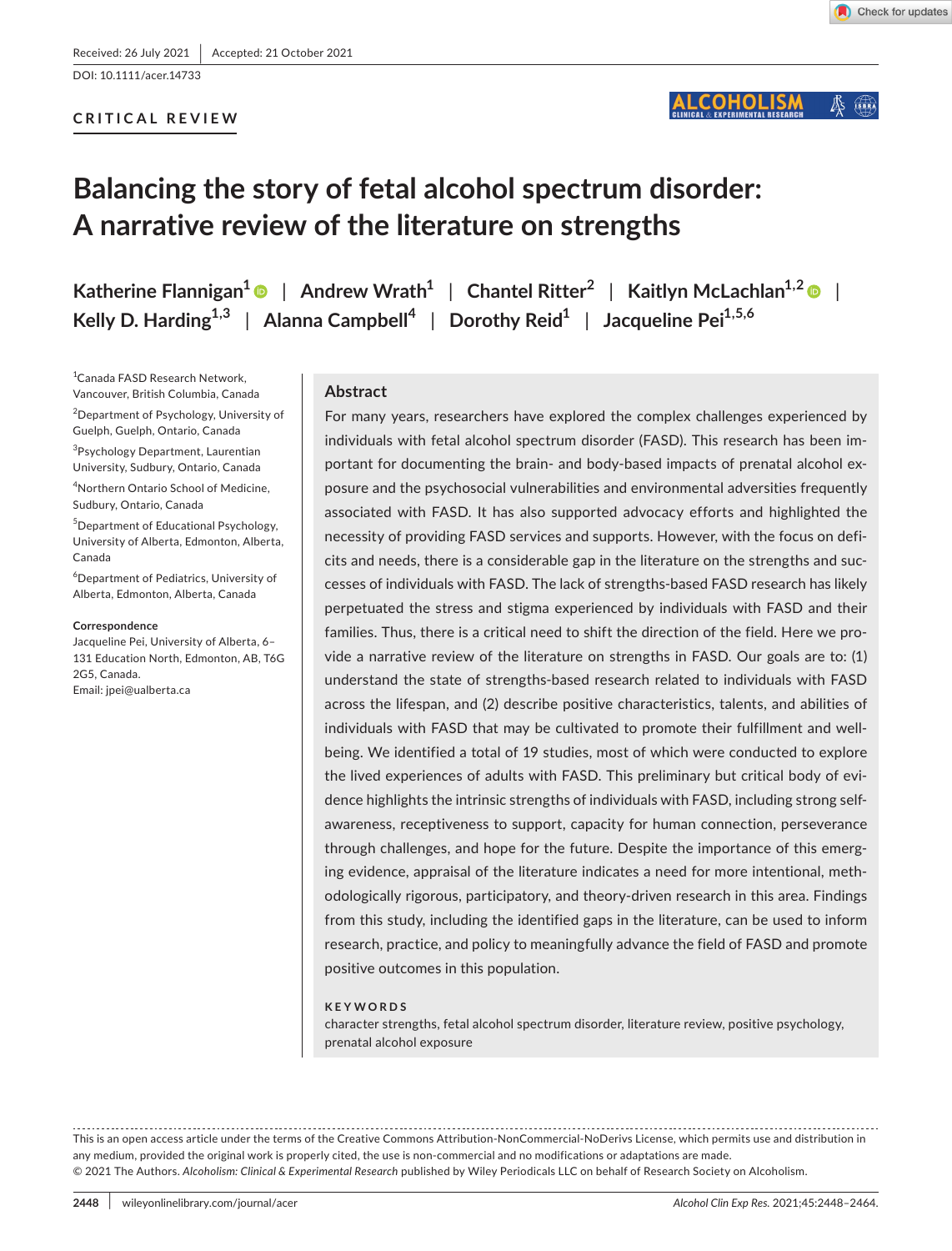## **INTRODUCTION**

Fetal alcohol spectrum disorder (FASD) is a common neurodevelopmental disability (NDD) stemming from prenatal alcohol exposure (PAE) with a broad range of impacts on the brain and body. Individuals with FASD are diverse, with differing patterns of physical, cognitive, behavioral, and social-emotional functioning between individuals (Mattson et al., 2019). Great strides have been made over the last several decades to identify the negative neurodevelopmental impacts of PAE and the high rates of adversity experienced by individuals with FASD across their lifespan (Garrison et al., 2019; McLachlan et al., 2020; Price et al., 2017; Streissguth et al., 2004). Important research has also been conducted to explore the experiences and needs of individuals with FASD and their families, but there remains a significant gap in research on strengths (Domeij et al., 2018; Skorka et al., 2020). This deficitand need-oriented research has been crucial in establishing the harmful developmental impacts of PAE and has fueled advocacy for services and supports for individuals with FASD and their families. However, in the absence of complementary FASD research on strengths and successes, this deficit-based narrative has become dominant and problematic (Olson & Sparrow, 2021; Skorka et al., 2020).

## **Pathologizing disability**

When viewed through a medical lens, NDDs and disabilities more broadly tend to be characterized via deficits or deviations from a "norm" that should be "fixed," with language framing an "inability" or "lack" of what would be otherwise normatively expected (Hogan, 2019; Shogren et al., 2017a). This deficit-focused perspective presents an overly narrow view of the individual and can negate the positive characteristics and rich diversity of people with FASD (Olson & Sparrow, 2021; Skorka et al., 2020). An exclusive focus on deficits and negative experiences may also contribute to a sense of shame, victimization, and suffering, which may in turn add to the already profound stigma associated with FASD (Bell et al., 2015; Choate & Badry, 2019). Internalized stigma can damage self-esteem, positive identity development, self-efficacy, and self-determination, which may in turn reduce quality of life for individuals with disabilities (Wehmeyer, 2014, 2020), including those with FASD. A predominant focus on challenges and negative outcomes may also lead to heightened caregiver and family stress (Olson & Sparrow, 2021). For professionals and the public more broadly, stigma and bias can lead to individuals with disabilities being viewed as burdensome, villainous, or objects of pity, perpetuating negative outcomes such as social exclusion and employment discrimination (Aspler et al., 2018, 2019). Deficit-oriented framing and a predominant emphasis on negative outcomes can also adversely impact policy, decreasing incentive for governments or service agencies to develop and fund programs.

**Shifting perspectives with strengths-based research**

There is emerging recognition of the importance of adopting a more holistic consideration of positive personal characteristics and strengths, including in NDD research and practice (Shogren et al., 2006; Wehmeyer & Shogren, 2014). Applying a positive psychology lens shifts the focus toward understanding optimal human functioning and promoting personal strengths and other factors that allow individuals and communities to thrive and flourish (Seligman & Csikszentmihalyi, 2000; Wood & Tarrier, 2010). This approach has helped to promote more holistic understandings of disability, including NDDs (Shogren et al., 2006), but has lagged in its uptake in FASD. Many benefits stem from applying strengths-based approaches to research and practice with people with NDDs. Understanding and promoting strengths may foster an enhanced sense of competence, increase subjective well-being and resilience, and support a range of positive outcomes, including academic functioning, life transitions, and quality of life (Carter et al., 2015; Clark & Adams, 2021; Grove et al., 2018; Lee et al., 2020; Riosa et al., 2017). A strengths-based approach can also promote a more optimistic outlook for caregivers, which may lessen stress and feelings of hopelessness, and support healthier coping for families (Shochet et al., 2019). This shift in perspective has important implications for intervention, allowing service providers to not only focus on remediating difficulties, but also on fostering strengths and promoting well-being. In this way, intervention planning and delivery is enhanced, leading to more positive individual outcomes, and improved optimism and hope among professionals (Macaskill & Denovan, 2014; Petrenko, 2015; Zarnegar et al., 2016). Consideration of strengths may also increase community support and decrease stigma by pushing back against the harmful negative narratives commonly portrayed about FASD, promoting greater advocacy, and ultimately greater supports (Bell et al., 2015).

#### **Current study**

Despite the recognized importance of strengths-based research with individuals with disabilities, there have been no structured or systematic efforts to date to describe or synthesize the evidence on strengths in FASD. To encourage a shift in the existing deficitfocused FASD perspective, there is a need to identify strengths and explore ways of promoting positive outcomes. The purpose of this study was to answer the questions:

- 1. What is the state of strengths-based FASD research for individuals across the lifespan?
- 2. What individual characteristics, talents, and abilities have been identified that may contribute to, and be cultivated to promote fulfillment and well-being for individuals with FASD?

Our goals were to consolidate and synthesize this literature; identify key findings and gaps; and consider how the existing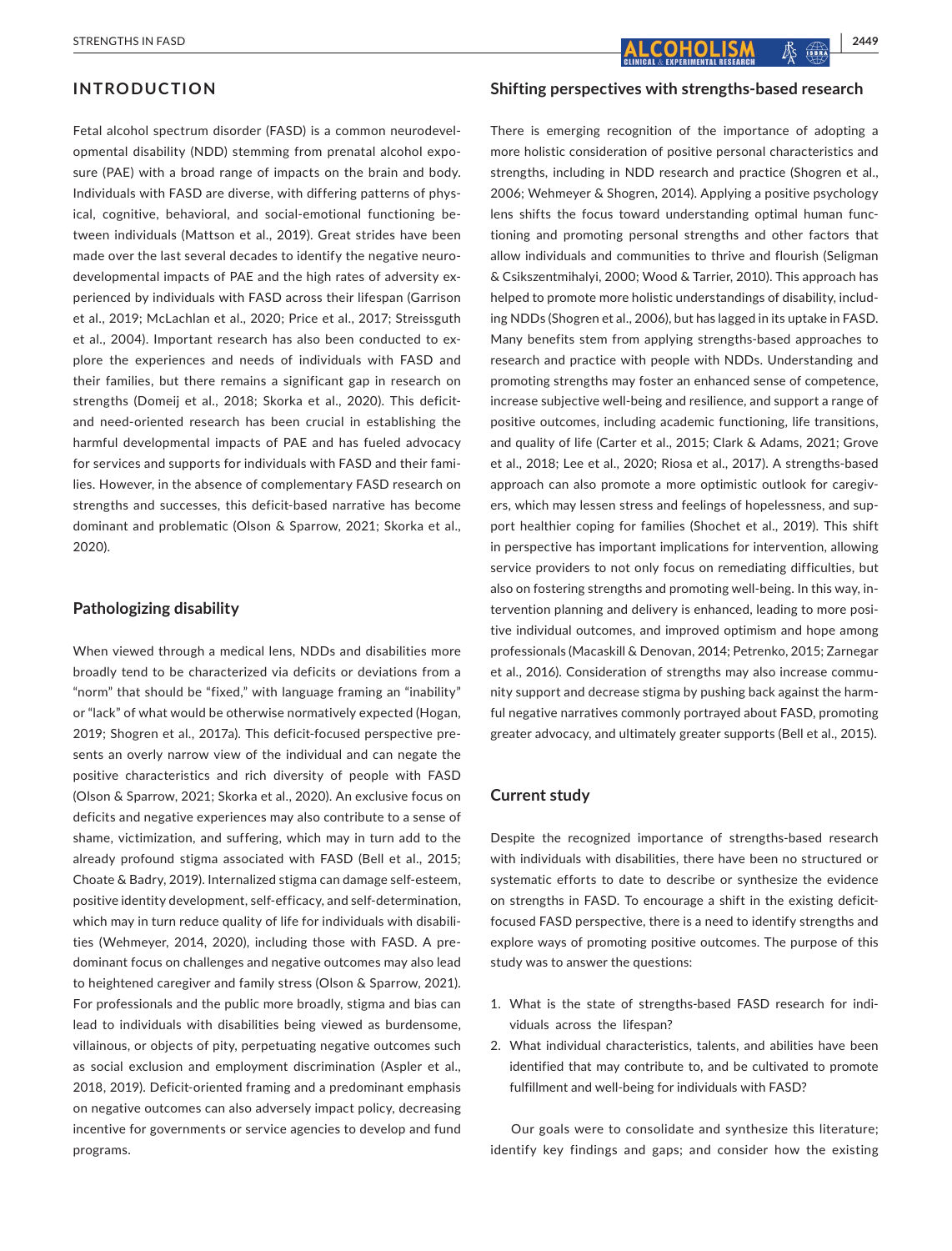evidence may be integrated into research, practice, and policy to advance the field of FASD.

## Conceptual framework

Our framework for conceptualizing and conducting this study was based on positive psychology theory and the literature on character strengths, given their prior consideration in other disability populations and potential relevance to FASD (Niemiec et al., 2017; Peterson & Seligman, 2004; Seligman & Csikszentmihalyi, 2000; Shogren et al., 2006). Informed in part by Peterson and Seligman's (2004) criteria for character strengths, we defined strengths as "positive individual characteristics, talents, or abilities that may contribute to, and be cultivated to promote an individual's fulfillment and well-being." Although character strengths are often distinguished from specific talents (e.g., athleticism) and abilities (e.g., intelligence), we opted to include these in a broader conceptualization of strengths given an anticipated scarce FASD literature, coupled with the importance of broadly capturing *all* aspects of individuals with FASD that may be cultivated to promote fulfillment and well-being. Notably, we held the positive psychology view that strength is more than an absence of weakness, just as "optimism is not simply the absence of pessimism, and well-being is not simply the absence of helplessness" (Peterson, 2000, p. 48). Therefore, our focus was on the presence of strengths, rather than the relative absence of deficits.

## **MATERIALS AND METHODS**

We used a comprehensive approach to identify peer-reviewed literature contributing evidence on strengths of individuals with FASD, informed by Grant and Booth's (2009) guidelines for narrative literature reviews. We also followed Green et al. (2006) practical guidelines for setting our research aims, comprehensively reviewing the literature, and synthesizing and presenting our findings using an objective, clear, and well-structured approach. We used the Preferred Reporting Items for Systematic Reviews and Meta-Analyses (PRISMA) guidelines (Page et al., 2021) to track and illustrate our study selection process, the Critical Appraisal Skills Programme checklist (CASP, 2018) to guide our appraisal of the literature, and the textual narrative approach (Lucas et al., 2007) to synthesize findings. The study was registered with PROSPERO (CRD42020191869).

## **Eligibility criteria**

We targeted studies where researchers identified positive characteristics, talents, or abilities that may contribute to, and be cultivated to promote fulfillment and well-being for individuals with FASD. Our inclusion criteria were publications that: (1) focused on human

participants of all ages and genders with PAE or FASD; (2) presented original and peer-reviewed research; and (3) contributed empirical evidence on strengths.<sup>1</sup> Included studies did not need to be explicitly strengths-based but were required to contribute *some* evidence on positive characteristics, talents, or abilities of individuals with FASD.<sup>2</sup> There were no limits on study date, design, or methodology, and both quantitative and qualitative research approaches were considered. Only English publications were included.

#### **Information sources and search strategy**

Between June 2020 and February 2021, studies were identified by searching PsycINFO, Social Services Abstracts, and Web of Science. Subject headings and keywords included terms related to FASD, PAE, resilience, strengths, success, and achievements (see Supporting Information for details). This search strategy was developed in collaboration with the librarian on the team and reviewed by a second librarian.

#### **Selection process**

All records identified in the search were entered into EndNote, and duplicates were removed. Two authors (KF, AW) independently screened titles and removed irrelevant records (e.g., animal studies, those with no mention of FASD). Three authors (KF, AW, KH) independently screened relevant abstracts and identified those that appeared to meet eligibility criteria. Finally, two authors (KF, AW) independently reviewed full texts to determine the final list of articles to be included. Reference lists of included publications were reviewed for other relevant articles. Throughout the selection process, discrepancies between authors were resolved through discussion until consensus was reached.

#### **Study appraisal**

The content and utility of studies were appraised as they pertained to our research questions and to inform future work in the area. $3$ Appraisal criteria included whether researchers: (1) stated that their research purpose was to explore or identify strengths of individuals with FASD; (2) directly evaluated strengths in individuals with FASD (i.e., asked participants about strengths); (3) conceptualized or defined strengths within an established theoretical framework; (4) used evidence-based approaches<sup>4</sup> or tools to study strengths; (5) contributed novel findings about strengths; and (6) discussed how strengths may contribute to, and/or be cultivated to promote fulfillment and well-being for individuals with FASD. A sample of three studies were appraised independently by two authors (KF, AW), and once consensus was reached on a consistent approach, the first author completed the remaining appraisals.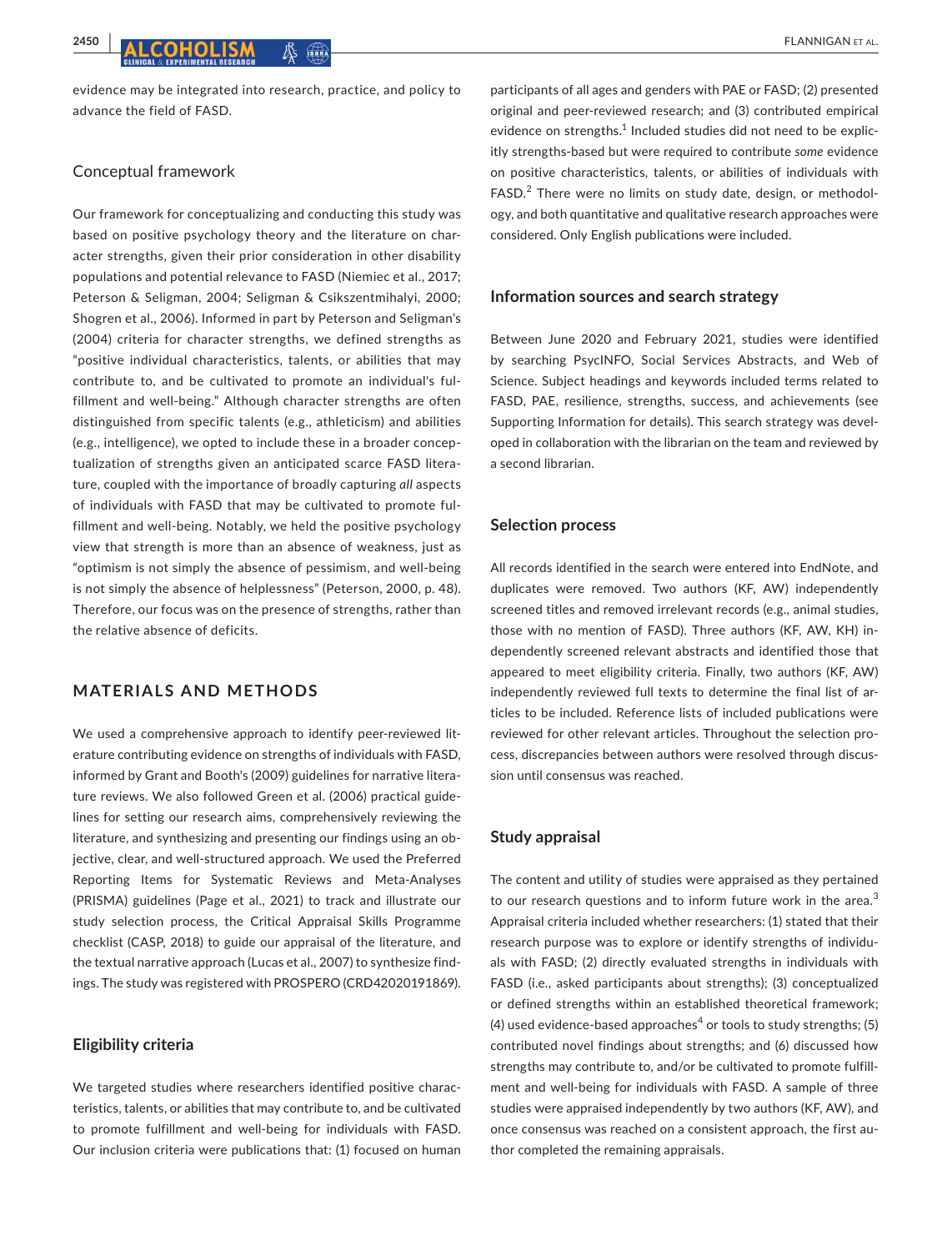#### **Data extraction and synthesis**

Using standardized templates, two authors (KF, AW) shared data extraction, gathering information about study characteristics (Table 1) and key findings (Table 3). Key findings were derived from the abstract, results, and/or discussion sections of each paper. Data consolidation and synthesis were undertaken using a textual narrative approach (Lucas et al., 2007).<sup>5</sup> We first grouped studies by life stage (childhood [mean age ≤12 years]; adolescence [mean age 13 to 17 years]; adulthood [mean age ≥18 years]), then summarized studies within each group, providing a descriptive commentary of findings related to strengths (bolded in Table 3). In the final step, we synthesized and integrated key findings across studies to draw conclusions about commonly identified strengths. We focused on personal characteristics, talents, and abilities. Broad categories of strengths were then identified through iterative discussion between three authors (KF, AW, JP), situated in a positive psychology context and loosely informed by classifications established in the character strengths literature (Peterson & Seligman, 2004).

## **RESULTS**

#### **Study selection**

Our searches resulted in a total of 3472 studies (3246 in June 2020 and an additional 226 in February 2021). After removing duplicates, 3312 titles were screened, and 152 abstracts were reviewed. Of these, 75 full texts were considered, and a final 19 records were analyzed (see Figure 1). Many excluded studies (*n* = 42) included data on *relative* strengths, either within-group functioning, or in comparison with other clinical or typically developing groups. Several studies (*n* = 10) included information about preferences or interests of individuals with FASD but were excluded because they were not directly related to individual strengths. In many excluded studies, researchers used strengths-based language and emphasized the importance of adopting a strengths-based approach but did not measure, identify, or report on tangible strengths of individuals with FASD.

## **State of the literature**

#### Study characteristics

Most of the studies  $(n = 14)$  identified were qualitative (Table 1). Two studies were quantitative, and three applied mixed methods. In most studies (*n* = 13) informants were a combination of individuals with FASD and their caregivers and/or support professionals. In four studies informants were individuals with FASD, and in the remaining two studies, informants were caregivers and/or support professionals. Nine studies were focused on adults with FASD, eight on adolescents, and two on children. Sample sizes ranged from single case studies to a larger study with 94 participants. Almost all studies were

**EXTRENGTHS IN FASD**  $\begin{bmatrix} 2451 \end{bmatrix}$  $\begin{bmatrix} 2451 \end{bmatrix}$  $\begin{bmatrix} 2451 \end{bmatrix}$  $\begin{bmatrix} 2451 \end{bmatrix}$ 

conducted in Canada (*n* = 16) with a smaller number from Australia  $(n = 2)$  and the United States  $(n = 1)$ . Most studies  $(n = 12)$  were published in the last decade, and the earliest was in 2001.

#### Content and utility appraisal

Across the six criteria used to appraise study content and utility, most (*n* = 12) met two criteria or fewer, and only one study met all six (Table 2). The greatest strength of the literature was novelty of findings, where 13 studies produced new evidence related to strengths of individuals with FASD; in the other six studies, findings were similar to previous research. The goal of most studies was to explore the lived experiences of individuals with FASD or their caregivers. In only four studies, researchers intentionally identified strengths as part of their stated purpose. Evidence of strengths was often reported as a tangential finding, or part of a larger picture that was equally, or more heavily, focused on challenges ( $n = 13$ ). For many studies ( $n = 8$ ), it was unclear whether strengths of individuals with FASD were directly evaluated. Evidence-based approaches specifically designed to assess individual strengths were used in six studies. Just under half  $(n = 8)$  of identified studies were rooted in strengthsbased theory or conceptual frameworks. Most studies included at least some consideration of the importance of adopting a strengthsbased approach, although very few included tangible ways in which this approach may be implemented. Instead, most discussions were focused on modifying the environment and leveraging *external* support systems to foster success for individuals with FASD.

## Summary of strengths-based findings**<sup>6</sup>**

#### Studies with children

We identified two studies focused on children with FASD (Table 3). The first involved the mother and teacher of an 8-year-old boy with FASD (Timler & Olswang, 2001). At school, the child was reported to thrive in a structured and consistent classroom environment and showed impressive gains and self-growth, with progress in developing manners, perspective taking, understanding the consequences of his behavior, and making appropriate choices. In another study, children with FASD were interviewed about their day-to-day living experiences (Stade et al., 2011). Interviews revealed that children had strong self-awareness; engaged in their lives through art, games, sports, and school; and expressed hope for a "good life." Participants attributed much of their success to positive parental relationships.

## Studies with adolescents

poEight studies involved adolescents with FASD. In one study, caregivers were interviewed about their experiences raising individuals with FASD. They identified several positive characteristics,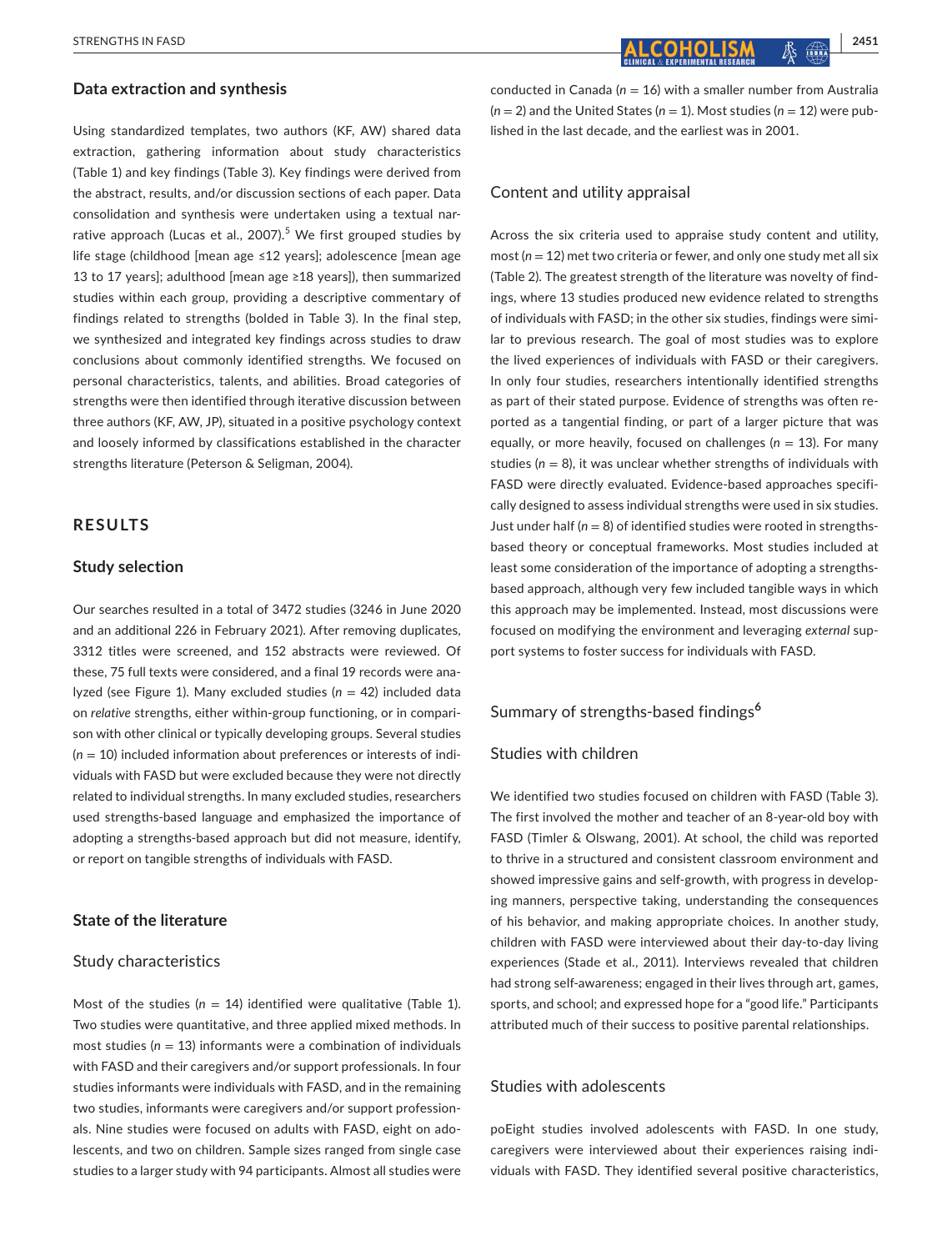## **TABLE 1** Summary of study characteristics

| Authors; country                       | Research purpose(s)                                                                                                                                                                      | Population                                                                                                           | <b>Study design (measures)</b>                                                                                                |
|----------------------------------------|------------------------------------------------------------------------------------------------------------------------------------------------------------------------------------------|----------------------------------------------------------------------------------------------------------------------|-------------------------------------------------------------------------------------------------------------------------------|
| Children (age 12 years and<br>younger) |                                                                                                                                                                                          |                                                                                                                      |                                                                                                                               |
| Timler and Olswang (2001);<br>US       | Examine similarities and differences<br>between a parent and teacher's<br>perspective about a child's<br>strengths and challenges, with<br>a focus on communication and<br>social skills | Mother and teacher of an 8-year-<br>old boy with FASD                                                                | Case study (record review;<br>guided interviews; five in-<br>home observations)                                               |
| Stade et al. (2011); Canada            | Explore children's experiences of<br>living day-to-day with FASD                                                                                                                         | 22 children (age 6 to 18 years) with<br><b>FASD</b>                                                                  | Qualitative (unstructured<br>interviews)                                                                                      |
| Adolescents (age 13 to 17 years)       |                                                                                                                                                                                          |                                                                                                                      |                                                                                                                               |
| Duquette and Stodel (2005);<br>Canada  | Gain an understanding of the school<br>experiences of individuals with<br>FASD and elements of successful<br>school experiences                                                          | Seven individuals (age 9 to 30<br>years) with FASD and their<br>adoptive parents                                     | Qualitative (open-ended<br>questionnaires; semi-<br>structured interviews)                                                    |
| Duquette et al. (2006);<br>Canada      | Examine high school persistence<br>among adolescents with FASD                                                                                                                           | Eight adolescents (age 15 to 20<br>years) with FASD and their<br>adoptive parents                                    | Collective case study<br>(questionnaires; in-depth<br>semi-structured interviews,<br>adapted from Duquette &<br>Stodel, 2005) |
| Duquette et al. (2007);<br>Canada      | Explore school experiences and<br>factors that contribute to<br>persistence among adolescents<br>and young adults with FASD                                                              | Eight adolescents (age 15 to 20<br>years) with FASD and their<br>adoptive parents                                    | Qualitative (surveys and<br>in-depth semi-structured<br>interviews); same sample as<br>Duquette et al., 2006                  |
| Kippin et al. (2018); Australia        | Examine the languages spoken and<br>prevalence of language disorders<br>among adolescents assessed for<br>FASD in detention                                                              | 98 adolescents (age 13 to 17 years)<br>assessed for FASD in detention<br>and their caregivers                        | Mixed-methods (interviews;<br>CELF-4; non-word<br>repetition task)                                                            |
| Hamilton et al. (2020);<br>Australia   | Explore the hopes, relationships, and<br>school experiences of adolescents<br>assessed for FASD in a detention<br>setting and understand their<br>perspectives on FASD assessment        | 38 adolescents (age 13 to 17 years)<br>assessed for FASD in detention                                                | Qualitative (interviews<br>conducted through a<br>yarning approach)                                                           |
| Mariasine et al. (2014);<br>Canada     | Investigate the perceptions of<br>adolescents with PAE and their<br>caregivers regarding deficits and<br>strengths in adaptive functioning,<br>mental health, and social skills          | 32 adolescents (age 13 to 20 years)<br>with PAE (22 with an FASD<br>diagnosis) from a community<br>mentoring program | Quantitative (ABAS-2; SSIS;<br>BASC-2; BERS-2)                                                                                |
| Rogers et al. (2013); Canada           | Identify aspects of resilience, and<br>move toward a strengths-based<br>understanding of resilience,<br>enculturation, and offending<br>among adolescents with FASD                      | 94 adolescents (age 13 to 23 years)<br>with justice involvement; 47<br>with FASD                                     | Quantitative (CYRM; MIEM;<br>SRO)                                                                                             |
| Sanders and Buck (2010);<br>Canada     | Investigate the experiences of<br>parents raising children with<br><b>FASD</b>                                                                                                           | 11 caregivers of individuals with<br>FASD (age 5 to 21 years)                                                        | Qualitative (unstructured<br>interviews)                                                                                      |
| Adults (age 18 years and older)        |                                                                                                                                                                                          |                                                                                                                      |                                                                                                                               |
| Brenna et al. (2017); Canada           | Explore the subjective experience<br>of living with FASD during young<br>adulthood, with a focus on the<br>educational context                                                           | 21-year-old man with FASD and his<br>parents                                                                         | Qualitative case study (semi-<br>structured interviews and<br>PhotoVoice)                                                     |
| Burles et al. (2018); Canada           | Understand the everyday<br>experiences of living with FASD<br>during young adulthood, and<br>explore factors influencing<br>self-identity                                                | 21-year-old man with FASD and his<br>parents                                                                         | Qualitative case study (semi-<br>structured interviews and<br>PhotoVoice); same sample<br>as Brenna et al., 2017              |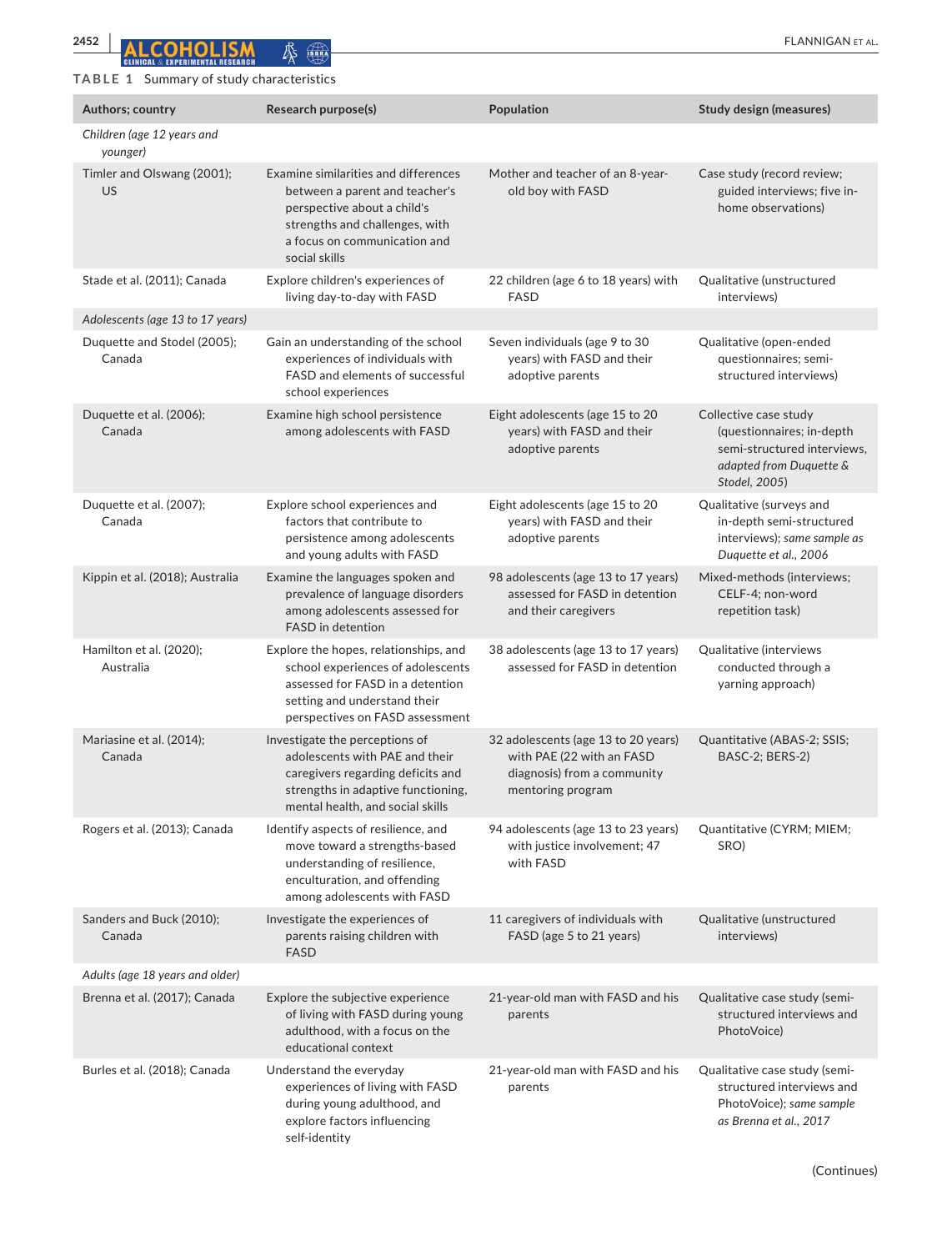#### **TABLE 1** (Continued)

| Research purpose(s)<br>Population<br>Authors; country<br><b>Study design (measures)</b><br>Four adults (age 19 to 30 years)<br>Knorr and McIntyre (2016);<br>Explore the school and life<br>Qualitative (semi-structured<br>Canada<br>experiences of adults with FASD<br>with FASD<br>interviews)<br>to better understand how success<br>is achieved<br>Duquette and Orders (2013a);<br>Investigate the employment<br>13 caregivers representing 17<br>Qualitative (online survey with<br>situations and outcomes of<br>Canada<br>adults (age 19 to 44 years) with<br>caregivers; interviews with<br>adults with FASD who were, or<br>FASD; four adults (age 26 to<br>adults)<br>44 years) with FASD<br>had been, in a post-secondary<br>education program<br>Duquette and Orders (2013b);<br>Examine the post-secondary school<br>Four adults (age 26 to 43 years)<br>Qualitative (online survey<br>experiences of adults with FASD<br>Canada<br>with FASD; 12 adoptive<br>with caregivers; interviews<br>with adults); subset from<br>to understand their perceptions<br>parents of adults with FASD<br>Duquette & Orders, 2013a<br>and persistence<br>Kapasi et al. (2019); Canada<br>Learn about employment experiences<br>20 adults (age 18 to 64 years) with<br>Mixed methods (online or<br>and impacts among adults<br>FASD; six family members;<br>paper survey)<br>with FASD, and conditions that<br>three support professionals<br>contribute to success<br>15 parents with suspected FASD;<br><b>Rutman and Van Bibber</b><br>Examine the parenting challenges,<br>Qualitative (semi-structured<br>eight support people (e.g.,<br>(2010); Canada<br>accomplishments, and support<br>interviews, repeated in<br>needs of adults with FASD, and<br>parents, partners); 36 service<br>some cases; small group<br>interviews and focus<br>identify helpful approaches for<br>providers<br>groups with service<br>support<br>providers)<br>Qualitative (semi-structured<br>Currie et al. (2016); Canada<br>Examine the services and supports<br>14 adults (age 18 to 41 years) with<br>experienced by adults with<br>FASD; 11 support persons<br>interviews)<br>FASD, and their contact with the<br>criminal justice system<br>Qualitative (semi-structured<br>Pei et al. (2016); Canada<br>Explore the experiences of<br>Nine adults (age 24 to 59 years)<br>individuals with FASD in the<br>with FASD; 12 justice service<br>interviews)<br>providers<br>criminal justice system |  |  |
|------------------------------------------------------------------------------------------------------------------------------------------------------------------------------------------------------------------------------------------------------------------------------------------------------------------------------------------------------------------------------------------------------------------------------------------------------------------------------------------------------------------------------------------------------------------------------------------------------------------------------------------------------------------------------------------------------------------------------------------------------------------------------------------------------------------------------------------------------------------------------------------------------------------------------------------------------------------------------------------------------------------------------------------------------------------------------------------------------------------------------------------------------------------------------------------------------------------------------------------------------------------------------------------------------------------------------------------------------------------------------------------------------------------------------------------------------------------------------------------------------------------------------------------------------------------------------------------------------------------------------------------------------------------------------------------------------------------------------------------------------------------------------------------------------------------------------------------------------------------------------------------------------------------------------------------------------------------------------------------------------------------------------------------------------------------------------------------------------------------------------------------------------------------------------------------------------------------------------------------------------------------------------------------------------------------------------------------------------------------------------------------------------------------------------------------------------------------------------------------|--|--|
|                                                                                                                                                                                                                                                                                                                                                                                                                                                                                                                                                                                                                                                                                                                                                                                                                                                                                                                                                                                                                                                                                                                                                                                                                                                                                                                                                                                                                                                                                                                                                                                                                                                                                                                                                                                                                                                                                                                                                                                                                                                                                                                                                                                                                                                                                                                                                                                                                                                                                          |  |  |
|                                                                                                                                                                                                                                                                                                                                                                                                                                                                                                                                                                                                                                                                                                                                                                                                                                                                                                                                                                                                                                                                                                                                                                                                                                                                                                                                                                                                                                                                                                                                                                                                                                                                                                                                                                                                                                                                                                                                                                                                                                                                                                                                                                                                                                                                                                                                                                                                                                                                                          |  |  |
|                                                                                                                                                                                                                                                                                                                                                                                                                                                                                                                                                                                                                                                                                                                                                                                                                                                                                                                                                                                                                                                                                                                                                                                                                                                                                                                                                                                                                                                                                                                                                                                                                                                                                                                                                                                                                                                                                                                                                                                                                                                                                                                                                                                                                                                                                                                                                                                                                                                                                          |  |  |
|                                                                                                                                                                                                                                                                                                                                                                                                                                                                                                                                                                                                                                                                                                                                                                                                                                                                                                                                                                                                                                                                                                                                                                                                                                                                                                                                                                                                                                                                                                                                                                                                                                                                                                                                                                                                                                                                                                                                                                                                                                                                                                                                                                                                                                                                                                                                                                                                                                                                                          |  |  |
|                                                                                                                                                                                                                                                                                                                                                                                                                                                                                                                                                                                                                                                                                                                                                                                                                                                                                                                                                                                                                                                                                                                                                                                                                                                                                                                                                                                                                                                                                                                                                                                                                                                                                                                                                                                                                                                                                                                                                                                                                                                                                                                                                                                                                                                                                                                                                                                                                                                                                          |  |  |
|                                                                                                                                                                                                                                                                                                                                                                                                                                                                                                                                                                                                                                                                                                                                                                                                                                                                                                                                                                                                                                                                                                                                                                                                                                                                                                                                                                                                                                                                                                                                                                                                                                                                                                                                                                                                                                                                                                                                                                                                                                                                                                                                                                                                                                                                                                                                                                                                                                                                                          |  |  |
|                                                                                                                                                                                                                                                                                                                                                                                                                                                                                                                                                                                                                                                                                                                                                                                                                                                                                                                                                                                                                                                                                                                                                                                                                                                                                                                                                                                                                                                                                                                                                                                                                                                                                                                                                                                                                                                                                                                                                                                                                                                                                                                                                                                                                                                                                                                                                                                                                                                                                          |  |  |
|                                                                                                                                                                                                                                                                                                                                                                                                                                                                                                                                                                                                                                                                                                                                                                                                                                                                                                                                                                                                                                                                                                                                                                                                                                                                                                                                                                                                                                                                                                                                                                                                                                                                                                                                                                                                                                                                                                                                                                                                                                                                                                                                                                                                                                                                                                                                                                                                                                                                                          |  |  |

*Note:* ABAS-2, Adaptive Behavior Assessment System, Second Edition; BASC-2, Behavior Assessment System for Children, Second Edition; BERS-2, Behavioral and Emotional Rating Scale, Second Edition; CELF-4, Clinical Evaluation of Language Fundamentals, Fourth Edition; CRYM, Child and Youth Resilience Measure; MEIM, Multigroup Ethnic Identity Measure; SRO, The Self Report of Offending Questionnaire; SSIS, Social Skills Improvement Rating Scale.

talents, and abilities of their children and adolescents with FASD, including gifts in art, music, and athletics; and being loyal, friendly, kind, sweet, compassionate, and forgiving (Sanders & Buck, 2010). Mariasine et al. (2014) analyzed caregiver and adolescent ratings of adolescents' adaptive function, social skills, mental health, and personal strengths. Adolescents rated themselves as having affective strength, or the ability to give and receive affection.

Three studies with adolescents were part of a research program designed to explore school experiences and persistence in FASD (Duquette & Stodel, 2005; Duquette et al., 2006, 2007). Interviews were conducted with individuals with FASD and their caregivers, and numerous strengths were identified. Positive characteristics of students with FASD included being curious, willing to please, goaloriented, hard working, and committed. Talents and abilities were also identified in social skills, building and mechanical skills, and computers and video games; strong vocabulary and memory for "certain things"; and talent in art and athletics. Although some participants perceived themselves to be well integrated socially, caregivers expressed concerns about the quality of the students' interpersonal relationships.

The last three studies involving adolescents were conducted in justice contexts. The first study was specific to language functioning among justice-involved adolescents assessed for FASD (Kippin et al., 2018). Adolescents presented with a rich diversity in their linguistic backgrounds, with eight first languages (19 different languages in total) and 32% of adolescents being multilingual. Researchers described the potential positive impacts of multilingual learning and communication on an individual's sense of pride and self-esteem, as well as connection to cultural identity and storytelling for Indigenous adolescents. In a second study with a subset of the same justiceinvolved adolescents, researchers explored participants' hopes, relationships, and experiences (Hamilton et al., 2020). Adolescents were reported to maintain happiness, hope, purpose, and aspirations for the future despite significant past trauma. Many also reported having strong connections with family, some positive school experiences, and participants who identified as Indigenous reported connection to their culture. In the third study, researchers investigated the relationships between resilience, enculturation, offending behavior, and FASD (Rogers et al., 2013). Resilience was associated with stronger cultural identity and lower levels of self-reported lifetime offending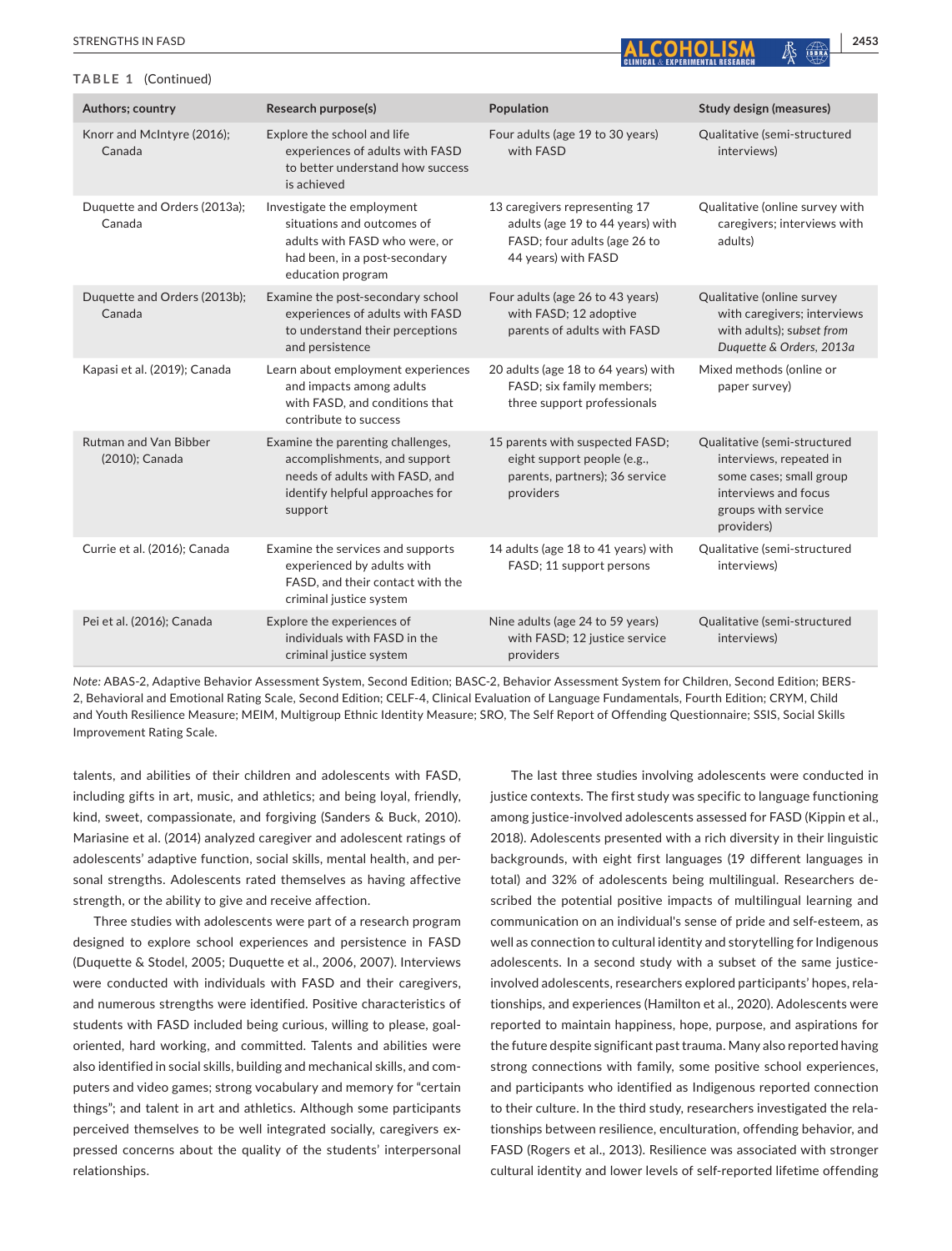

**FIGURE 1** PRISMA flow chart of study selection

behaviors for all adolescents. Among participants with FASD, those with stronger cultural identity were more resilient at the individual and caregiver levels, and experienced increased feelings of belonging compared to those with lower cultural identity.

#### Studies with adults

We identified nine studies involving adults with FASD. Knorr and McIntyre (2016) interviewed four young adults with FASD about their school and overall life experiences and described the participants' foundational "resilient attitude" which supported them to overcome hardship and was a significant source of strength and success. Participants described other strategies and sources of strength and success, including asking for help, taking elective courses in school, receiving an FASD diagnosis, accessing support from community groups and Elders, and helping other people heal from past struggles.

Several studies were conducted in the contexts of postsecondary education and employment. In two studies, researchers interviewed adults with FASD and their caregivers and described many of the adults' successes, including completing post-secondary school; maintaining stable employment; engaging in volunteer work and community outreach; and balancing the competing demands of parenthood with school and employment (Duquette & Orders, 2013a, 2013b). Several factors supported success, including positive

individual characteristics such as being goal-directed, hard working, determined, and having strong coping skills; as well as extrinsic sources such as having supportive teachers, and helpful family and friends. Notably, several caregivers reported that individuals with FASD who present as articulate and capable may be less likely to receive supports because of their "superficial" competence in these settings (Duquette & Orders, 2013a). In another study of employment experiences of adults with FASD, Kapasi et al. (2019) reported numerous positive experiences that helped participants to develop work-related skills; facilitate personal growth; discover personal strengths; increase their autonomy and social connection; promote self-advocacy; and improve their sense of pride and self-esteem.

Two articles were from a single case study, using Photovoice and interviews with an individual with FASD and his parents to explore his subjective experiences of young adulthood (Brenna et al., 2017; Burles et al., 2018). He was reported to have significant "resilience and self-awareness," evidenced by his adaptability in managing the challenges of living with FASD, and his ability to recognize his own strengths, which supported his self-advocacy. Self-identified strengths included talent in acting; visual-spatial learning and memory skills; working with his hands; and observing others; as well as positive characteristics such as optimism, persistence, motivation, and passion. When discussing his desire for independence and increased responsibility, the young man underscored the necessity of support, especially from peers. He understood FASD to be only one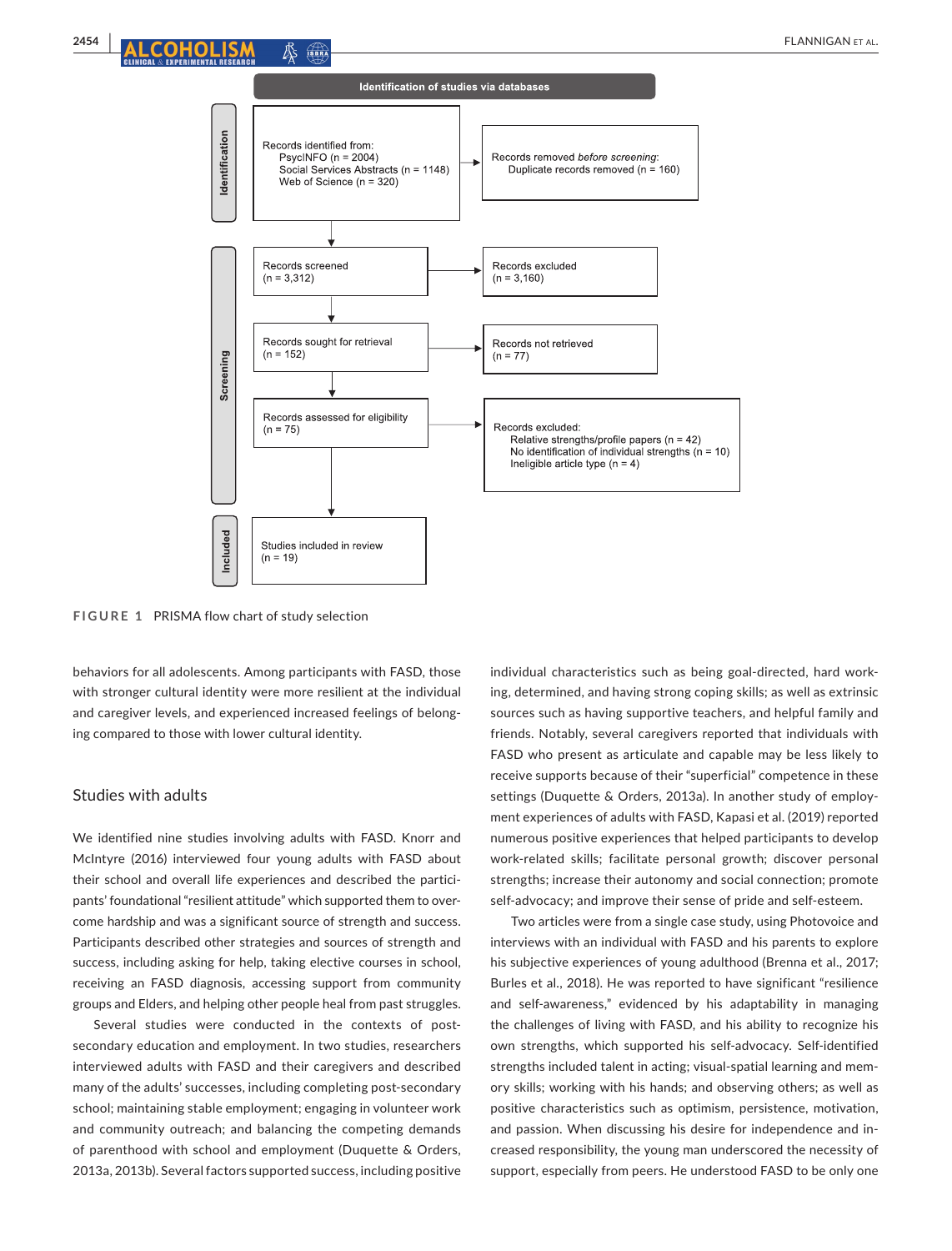#### **TABLE 2** Study content and utility appraisal



| Author(s)                           | Research<br>purpose | <b>Direct</b><br>question(s) | <b>Theoretical</b><br>framework | Evidence-based<br>approach | Novelty of<br>findings | Leveraging<br>strengths | <b>Total</b>   |
|-------------------------------------|---------------------|------------------------------|---------------------------------|----------------------------|------------------------|-------------------------|----------------|
| Children (age 12 years and younger) |                     |                              |                                 |                            |                        |                         |                |
| Timler and Olswang (2001)           | Yes                 | Yes                          | <b>No</b>                       | <b>No</b>                  | <b>No</b>              | No                      | $\overline{2}$ |
| Stade et al. (2011)                 | No                  | <b>No</b>                    | <b>No</b>                       | <b>No</b>                  | <b>No</b>              | Yes                     | $\mathbf{1}$   |
| Adolescents (age 13 to 17 years)    |                     |                              |                                 |                            |                        |                         |                |
| Duquette and Stodel (2005)          | <b>No</b>           | Unclear                      | <b>No</b>                       | <b>No</b>                  | Yes                    | <b>No</b>               | $\mathbf{1}$   |
| Duquette et al. (2006)              | <b>No</b>           | Unclear                      | Yes <sup>a</sup>                | <b>No</b>                  | <b>No</b>              | <b>No</b>               | $\mathbf{1}$   |
| Duquette et al. (2007)              | <b>No</b>           | Unclear                      | Yes <sup>a</sup>                | <b>No</b>                  | No                     | No                      | $\mathbf{1}$   |
| Kippin et al. (2018)                | <b>No</b>           | <b>No</b>                    | <b>No</b>                       | <b>No</b>                  | Yes                    | Yes                     | $\overline{2}$ |
| Hamilton et al. (2020)              | <b>No</b>           | Unclear                      | Yes <sup>b</sup>                | Yesf                       | Yes                    | Yes                     | $\overline{4}$ |
| Mariasine et al. (2014)             | Yes                 | Yes                          | <b>No</b>                       | Yes <sup>g</sup>           | Yes                    | <b>No</b>               | $\overline{4}$ |
| Rogers et al. (2013)                | Yes                 | Yes                          | Yesc                            | Yesh                       | Yes                    | Yes                     | 6              |
| Sanders and Buck (2010)             | <b>No</b>           | Unclear                      | <b>No</b>                       | <b>No</b>                  | <b>No</b>              | <b>No</b>               | $\Omega$       |
| Adults (age 18 years and older)     |                     |                              |                                 |                            |                        |                         |                |
| Brenna et al. (2017)                | No                  | Yes                          | Yes <sup>d</sup>                | Yesi                       | Yes                    | Yes                     | 5              |
| Burles et al. (2018)                | No                  | Unclear                      | No                              | Yes                        | Yes                    | Yes                     | 3              |
| Knorr and McIntyre (2016)           | Yes                 | Yes                          | Yes <sup>b</sup>                | <b>No</b>                  | Yes                    | Yes                     | 5              |
| Duquette and Orders (2013a)         | No                  | Unclear                      | No                              | <b>No</b>                  | Yes                    | No                      | $\mathbf{1}$   |
| Duquette and Orders (2013b)         | No                  | Unclear                      | Yes <sup>a</sup>                | <b>No</b>                  | <b>No</b>              | No                      | $\mathbf{1}$   |
| Kapasi et al. (2019)                | No                  | No                           | Yes <sup>e</sup>                | Yes                        | Yes                    | No                      | 3              |
| Rutman and Van Bibber (2010)        | No                  | Yes                          | No                              | <b>No</b>                  | Yes                    | No                      | $\overline{2}$ |
| Currie et al. (2016)                | No                  | Yes                          | No                              | <b>No</b>                  | Yes                    | <b>No</b>               | 2              |
| Pei et al. (2016)                   | No                  | No                           | No                              | <b>No</b>                  | Yes                    | Yes                     | $\overline{2}$ |
| Total                               | 4                   | $\overline{7}$               | 8                               | 6                          | 13                     | 8                       |                |

*Note:* Appraisal domains were operationalized as: *research purpose* = researchers stated that their purpose was to explore or identify strengths of individuals with FASD; *direct questions* = researchers directly evaluated strengths in individuals with FASD; *theoretical framework* = researchers conceptualized or defined strengths within an established theoretical framework; *evidence*-*based approaches* = researchers used evidencebased approaches or tools to study strengths; *novelty of findings* = researchers contributed novel findings about strengths; and *leveraging strengths* = researchers discussed how strengths may contribute to, and be cultivated to promote fulfillment and well-being for individuals with FASD. Total ratings were tallied whereby "yes" = 1, "unclear" = 0, and "no" = 0.

<sup>a</sup>Tinto's Student Integration model.

<sup>b</sup>Recovery capital.

<sup>c</sup>Theories of resilience.

dSchwab's curriculum commonplaces.

e Supported employment model.

f Research yarning.

<sup>g</sup>Behavioral and Emotional Rating Scale, Second Edition.

h Child and Youth Resilience Measure.

i Photovoice.

.<br>These researchers conducted a review of the academic and grey literature to ensure current evidence on employment-related strengths and challenges was reflected in their survey.

part of his multifaceted identity, and at times a source of strength and self-worth (Brenna et al., 2017). In the second paper, researchers reported that the young man's strong self-awareness, positive coping skills, adaptability, recognition of personal strengths, and resilience supported his transition to adulthood (Burles et al., 2018).

Two studies were conducted to explore the lived experiences of adults with FASD in the justice system. In the first study, Pei et al. (2016) interviewed adults with FASD and their service providers

to examine risk factors related to justice-involvement. They identified numerous strengths that were perceived to assist the adults to move beyond the justice system, including hopefulness, motivation to change, and resilience. Currie et al. (2016) interviewed another group of adults with FASD and their support professionals to better understand their perspectives on services and supports for adults with FASD with and without justice-involvement. All individuals with FASD (regardless of justice-involvement) and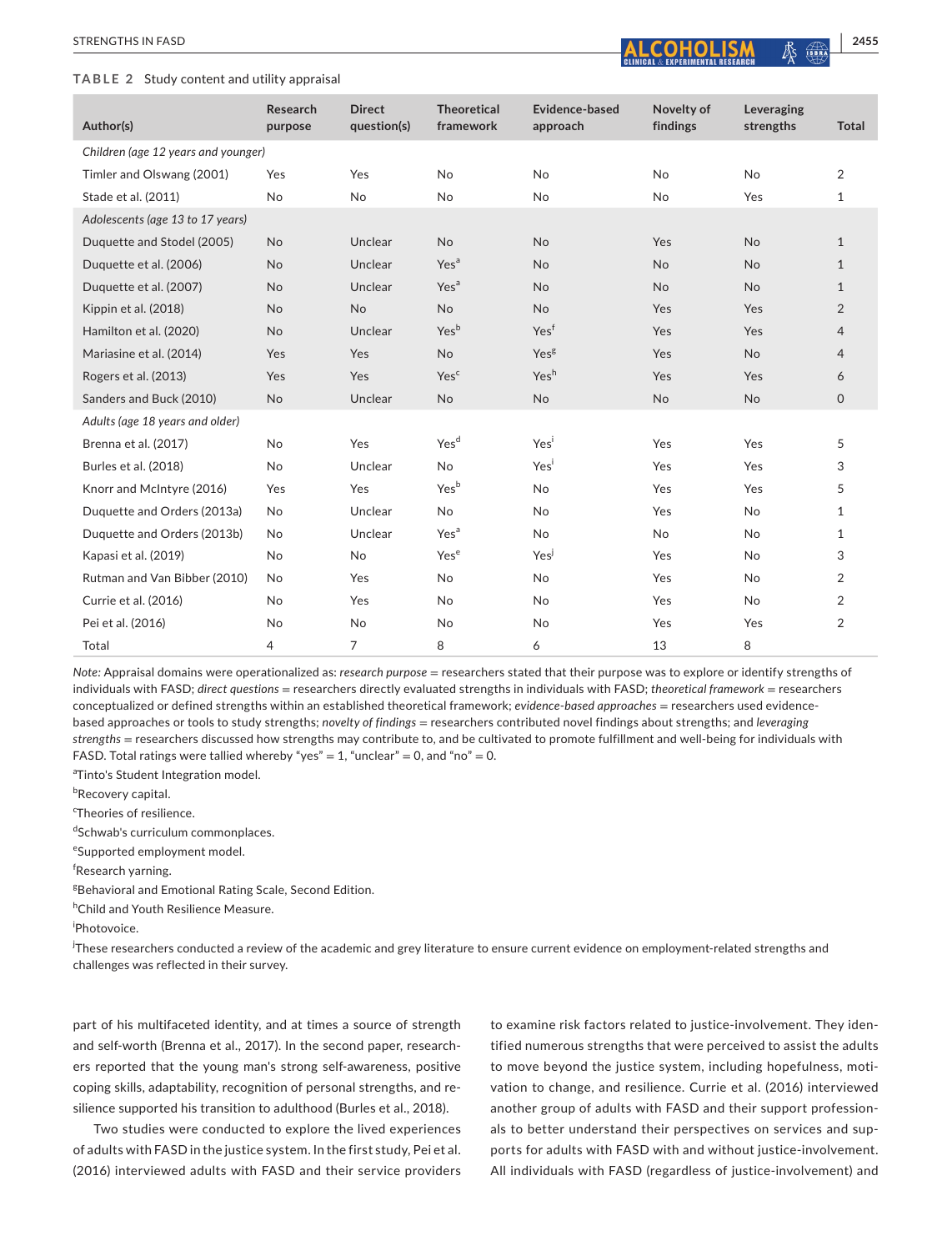## **TABLE 3** Summary of findings

| $1 - 1$ $1 - 1$ $1 - 1$ $1 - 1$ $1 - 1$ $1 - 1$ $1 - 1$ |                                                                                                                                                                                                                                                                                                                                                                                                                                                                                                                                                                                                                                                                                                                                                                                                                                                                                                                                                                                                                                                                                                                                                                                                                                                                          |
|---------------------------------------------------------|--------------------------------------------------------------------------------------------------------------------------------------------------------------------------------------------------------------------------------------------------------------------------------------------------------------------------------------------------------------------------------------------------------------------------------------------------------------------------------------------------------------------------------------------------------------------------------------------------------------------------------------------------------------------------------------------------------------------------------------------------------------------------------------------------------------------------------------------------------------------------------------------------------------------------------------------------------------------------------------------------------------------------------------------------------------------------------------------------------------------------------------------------------------------------------------------------------------------------------------------------------------------------|
| <b>Study</b>                                            | Key findings (strengths-based findings in bold)                                                                                                                                                                                                                                                                                                                                                                                                                                                                                                                                                                                                                                                                                                                                                                                                                                                                                                                                                                                                                                                                                                                                                                                                                          |
| Children (age 12 years and younger)                     |                                                                                                                                                                                                                                                                                                                                                                                                                                                                                                                                                                                                                                                                                                                                                                                                                                                                                                                                                                                                                                                                                                                                                                                                                                                                          |
| Timler and Olswang (2001)                               | • Discordant viewpoints between home and school: strengths were emphasized in the classroom (i.e., he was<br>described as "empowered" and as making "dramatic progress") but challenges were reported at home (i.e.,<br>inconsistency in his behaviors, which was attributed to his disability)<br>• Both the mother and teacher attributed the child's success at school to the highly structured and consistent<br>classroom setting<br>• Discordance about the child's capacity to understand the consequences of his behavior, his ability to generalize<br>and maintain appropriate behavior outside of the classroom, and about optimal educational programming for<br>the child in the future                                                                                                                                                                                                                                                                                                                                                                                                                                                                                                                                                                     |
| Stade et al. (2011)                                     | • Participants reported on efforts to overcome daily challenges and "participate in life" through art, games,<br>sports, and school                                                                                                                                                                                                                                                                                                                                                                                                                                                                                                                                                                                                                                                                                                                                                                                                                                                                                                                                                                                                                                                                                                                                      |
|                                                         | • Three themes were identified: (1) knowing the disability (understanding the limitations of the disability,<br>experiencing the unfairness of the FASD etiology); (2) feeling alone (with other kids)/feeling supported (by<br>parents); and (3) overcoming the disability                                                                                                                                                                                                                                                                                                                                                                                                                                                                                                                                                                                                                                                                                                                                                                                                                                                                                                                                                                                              |
| Adolescents (age 13 to 17 years)                        |                                                                                                                                                                                                                                                                                                                                                                                                                                                                                                                                                                                                                                                                                                                                                                                                                                                                                                                                                                                                                                                                                                                                                                                                                                                                          |
| Duquette and Stodel (2005)                              | • Several strengths were reported by parents, including willingness to please, hard-working, mechanical/<br>building skills, computer skills, curiosity, social skills, memory for certain things, "fun to be with"<br>• Children identified their own strengths in sports, arts (drama, singing, visual art, music), and video games<br>• School experiences for most participants with FASD were marked by learning/behavioral challenges and<br>modified programming<br>• Success was defined in terms of academic achievement, obtaining a diploma, social skills, and reaching<br>potential<br>• Contributors to school success included: access to appropriate services and programs that draw on the child's<br>strengths and address challenges; having knowledgeable and caring teachers; obtaining an FASD diagnosis<br>which allows parents to share information about the child's strengths and challenges and to access services;<br>and support and advocacy from parents<br>• Transition to adulthood was characterized by challenges maintaining employment despite having received job<br>skills training in school; for those who were working, some developed effective coping strategies and parents<br>often continued to provide extensive support |
| Duquette et al. (2006)                                  | • Adolescents expressed hopes and goals for the future but no plans for achieving vocational goals<br>• Strengths were identified in arts (singing, drawing, poetry), vocabulary, work habits<br>• All adolescents expressed interest in sports and preferred hands-on learning strategies<br>• Most adolescents felt socially integrated, but parents questioned the closeness and quality of their children's<br>friendships<br>• Students were committed to and took pride in completing high school<br>• Researchers described adolescents as being dependent on environmental protective factors, especially<br>parental advocacy                                                                                                                                                                                                                                                                                                                                                                                                                                                                                                                                                                                                                                   |
| Duquette et al. (2007)                                  | • Seven of 16 caregivers identified specific strengths, and two reported that their children had no strengths<br>$\bullet~$ Strengths included hands-on skills and arts, and students were described as goal-oriented, hard-working, and<br>committed<br>• Findings were primarily deficit-focused and emphasized students' behavioral and learning challenges<br>• Students were proud of their accomplishments; success was defined differently (e.g., "passing courses," "doing<br>my work")<br>• Parental support and advocacy, accommodations, and opportunities to interact with peers were critical for<br>persistence                                                                                                                                                                                                                                                                                                                                                                                                                                                                                                                                                                                                                                            |
| Kippin et al. (2018)                                    | • Results were focused primarily on language difficulties, though researchers also noted diverse linguistic<br>backgrounds<br>• Adolescents had eight first languages, 19 different languages in total, and one-third (32%) identified as<br>multilingual                                                                                                                                                                                                                                                                                                                                                                                                                                                                                                                                                                                                                                                                                                                                                                                                                                                                                                                                                                                                                |
| Hamilton et al. (2020)                                  | • Despite histories of significant adversity, participants possessed a range of recovery capital assets, including<br>a sense of purpose, hope, future aspirations, positive school experiences, and positive social and cultural<br>connection                                                                                                                                                                                                                                                                                                                                                                                                                                                                                                                                                                                                                                                                                                                                                                                                                                                                                                                                                                                                                          |
| Mariasine et al. (2014)                                 | • Adolescents rated themselves as significantly better than the mean in terms of affective strengths (i.e., ability<br>to give and receive affection); however, both caregiver and adolescent ratings across other areas of adaptive<br>function, social skills, mental health, and personal strengths were significantly lower than the normative means<br>• Adolescent ratings of themselves were significantly higher than caregiver ratings in almost all areas                                                                                                                                                                                                                                                                                                                                                                                                                                                                                                                                                                                                                                                                                                                                                                                                      |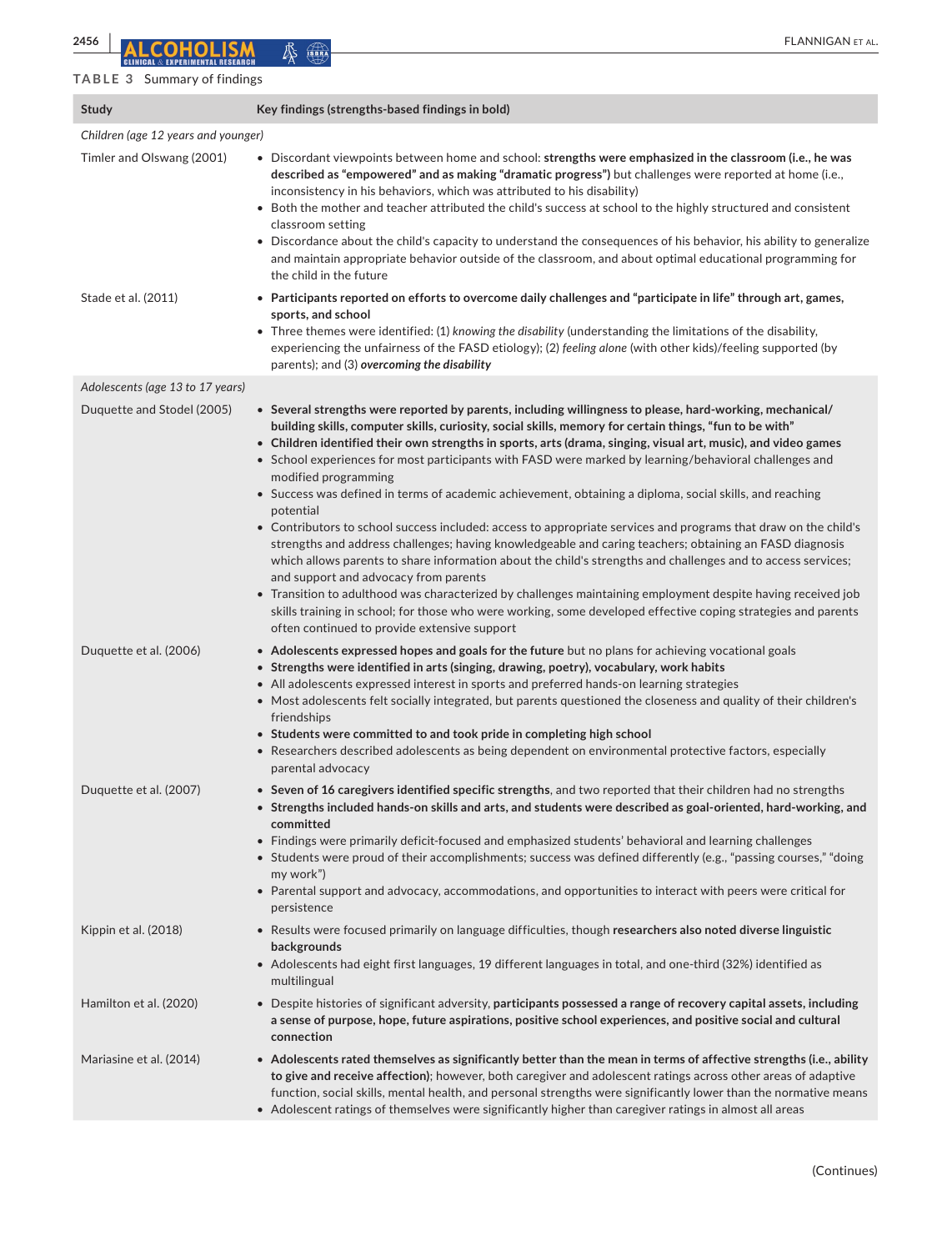#### **TABLE 3** (Continued)

| TABLE 3 (Continued)             |                                                                                                                                                                                                                                                                                                                                                                                                                                                                                                                                                                                                                                                                                                                                                                                                                                                                                                                                                                                                                                                              |
|---------------------------------|--------------------------------------------------------------------------------------------------------------------------------------------------------------------------------------------------------------------------------------------------------------------------------------------------------------------------------------------------------------------------------------------------------------------------------------------------------------------------------------------------------------------------------------------------------------------------------------------------------------------------------------------------------------------------------------------------------------------------------------------------------------------------------------------------------------------------------------------------------------------------------------------------------------------------------------------------------------------------------------------------------------------------------------------------------------|
| <b>Study</b>                    | Key findings (strengths-based findings in bold)                                                                                                                                                                                                                                                                                                                                                                                                                                                                                                                                                                                                                                                                                                                                                                                                                                                                                                                                                                                                              |
| Rogers et al. (2013)            | • Adolescents with and without FASD demonstrated similar, "moderate" levels of enculturation and resilience<br>• Enculturation was positively associated with resilience<br>• Differential patterns of association for components of enculturation and resilience were found between<br>adolescents with and without FASD<br>• For all adolescents, lower levels of resilience were associated with higher lifetime self-reported offending<br>behavior; group differences were again found between specific components of resilience and offending                                                                                                                                                                                                                                                                                                                                                                                                                                                                                                          |
| Sanders and Buck (2010)         | • One theme, my child's gifts, was focused on strengths; specific gifts included artistic, musical, athletic, loyal,<br>perseverant, friendly, desire to make others happy, kind, compassionate, forgiving, and spunky<br>• Eight other themes were identified, largely focused on challenges, frustrations, and deficits associated with<br>the disability: (1) something's not right, (2) receiving a diagnosis, (3) attitudes toward birth parents, (4) living in a war<br>zone, (5) understanding my child, (6) getting support, (7) re-defining success, and (8) lifelong parenting                                                                                                                                                                                                                                                                                                                                                                                                                                                                     |
| Adults (age 18 years and older) |                                                                                                                                                                                                                                                                                                                                                                                                                                                                                                                                                                                                                                                                                                                                                                                                                                                                                                                                                                                                                                                              |
| Brenna et al. (2017)            | • Four themes related to the young man's "resilience and strategic self-awareness": (1) balancing support with<br>independence; (2) awareness of strengths and challenges; (3) strategies for navigating life with FASD; and (4) self-<br>identified needs and advice for others<br>• Self-identified strengths included: visual learning ability, spatial memory, observant of others, adaptable,<br>hands-on skills; using these strengths supported his ability to pay attention and motivation played a key role<br>in overcome difficulties<br>• He drew connections between his strengths and his FASD; described by researchers as optimistic and<br>persistent<br>• He acknowledged his limitations in school but reported that all his teachers had been supportive<br>• He emphasized the importance of peer support/sponsorship (beyond parents) in helping to navigate challenges                                                                                                                                                                |
| Burles et al. (2018)            | • The young man was reported to be resilient, self-aware, adaptable, and have "optimism and hope"<br>• He perceived FASD to be only one part of his multifaceted identity, and in some ways, a source of strength;<br>he was able to identify personal strengths amongst the challenges and held future aspirations<br>• Specific strengths identified: acting, visual-spatial learning and memory, perceptive/observant of others,<br>adaptability/flexibility, hands-on skills, optimism, persistent, motivated, andpassionate<br>• Photos illustrated his strengths: (1) a screwdriver (ability to work with his hands), and (2) a theatre program<br>(acting skills)<br>• He possessed many positive coping skills and felt better able to succeed when motivated and passionate<br>about something<br>• Overall themes identified: (1) recognizing strengths and challenges; (2) balancing independence with accepting<br>support; (3) reconciling FASD with a desire to fit in; and (4) developing resilience and putting challenges in<br>perspective |
| Knorr and McIntyre (2016)       | • Participants' resilience was emphasized throughout, and described by researchers as "powerful, bold, and<br>often selfless"<br>• All participants described histories of significant adversity (e.g., abuse, trauma, child welfare involvement,<br>substance use, high-risk behaviors) but notable resilience and success in educational and employment<br>endeavors<br>• Three themes: (1) "I don't fit in" (social, learning, and behavioral challenge at school, and anger with diagnosis);<br>(2) intergenerational adversity (alcoholism, child abuse, and addiction); and (3) healing the wounds (sources of<br>strength, success, and helping others)                                                                                                                                                                                                                                                                                                                                                                                               |
| Duquette and Orders (2013a)     | • Four contributors to success: supportive teachers, coping skills, hard work/determination, help from family/<br>friends<br>• Participants described many challenges and barriers to post-secondary and employment success for adults<br>with FASD<br>• Diverse career paths were reported: culinary arts, dental technology/assistant, medical office professional,<br>welding, hairdressing, performing arts, music, and computer technology<br>• All participants expressed difficulty maintaining long-term employment<br>• Some individuals who are "superficially" capable and articulate were denied or removed from support systems<br>and structures<br>• Some individuals re-defined success to be more feasible, attainable, and meaningful for them                                                                                                                                                                                                                                                                                             |
| Duquette and Orders (2013b)     | • Some participants were reported to have strong academic and reading skills, and to be articulate and goal-<br>directed, but findings were largely focused on challenges with behavior, learning, social interaction, and mental<br>health and substance use concerns<br>• Parental support and advocacy were identified as important facilitators to post-secondary persistence<br>• Importance of "goodness of fit" between individual characteristics and post-secondary program demands                                                                                                                                                                                                                                                                                                                                                                                                                                                                                                                                                                 |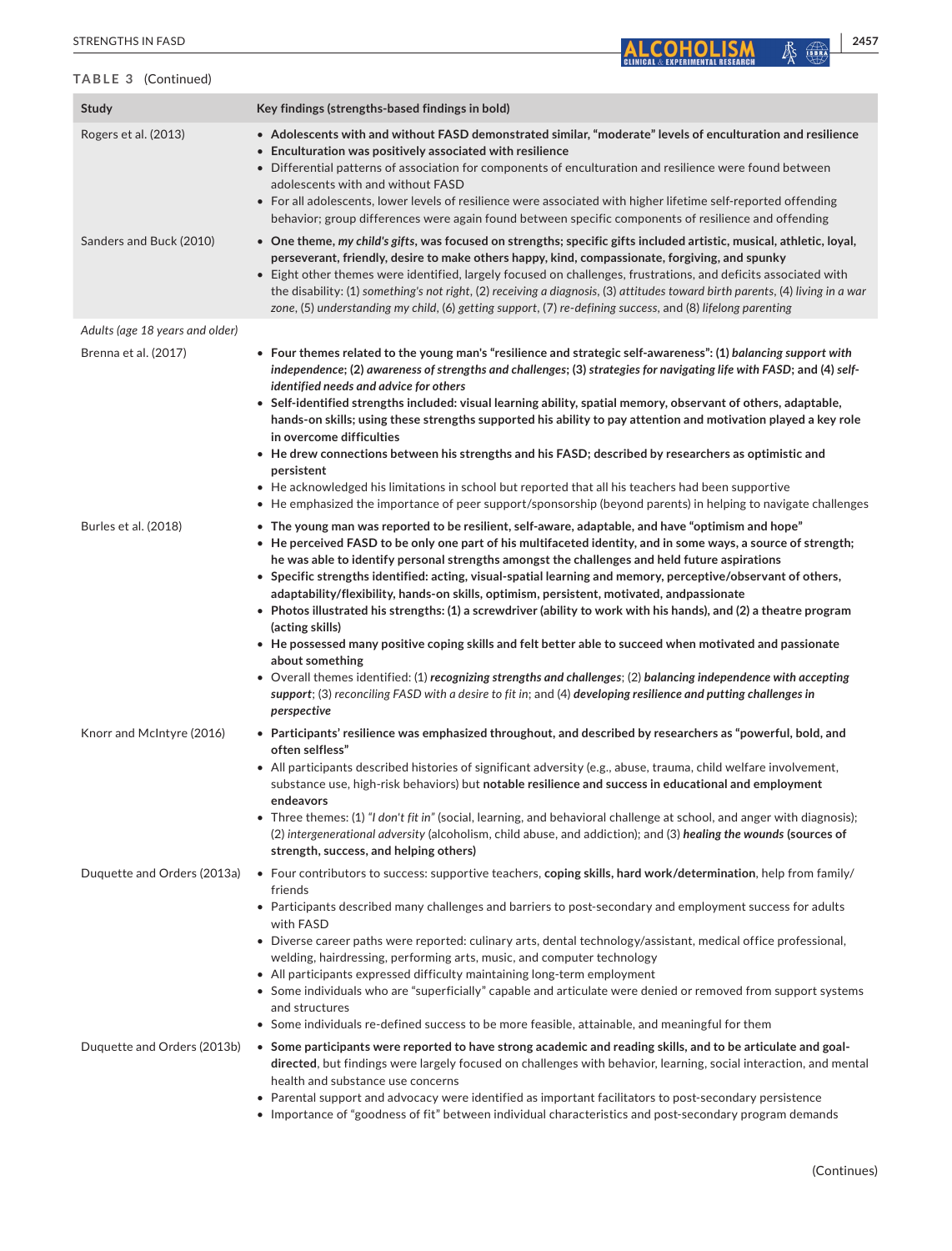#### **TABLE 3** (Continued)

| Study                                  | Key findings (strengths-based findings in bold)                                                                                                                                                                                                                                                                                                                                                                                                                                                                                                                                                                                                                                                                                                                                                                                                                                                                                                                                                                                                                                                                                                                                          |
|----------------------------------------|------------------------------------------------------------------------------------------------------------------------------------------------------------------------------------------------------------------------------------------------------------------------------------------------------------------------------------------------------------------------------------------------------------------------------------------------------------------------------------------------------------------------------------------------------------------------------------------------------------------------------------------------------------------------------------------------------------------------------------------------------------------------------------------------------------------------------------------------------------------------------------------------------------------------------------------------------------------------------------------------------------------------------------------------------------------------------------------------------------------------------------------------------------------------------------------|
| Kapasi et al. (2019)                   | • Employment promoted participants' sense of feeling valued, proud, respected, and able to discover their<br>personal strengths<br>• Four conditions contributing to success: finding the right fit (matching workplace with employee's abilities,<br>interests, skills, and goals); using relational supports (from family members, spouses, support workers; and<br>people at work); identifying as having FASD (disclosing their disability at work if needed and comfortable);<br>responding to challenges (accommodations and supports)<br>• Employment experience varied, but was most commonly in the service industry; most adults with FASD were<br>reported to have experienced challenges obtaining and maintaining employment<br>• Supportive work environments were perceived to foster personal growth and skills necessary for success<br>(punctuality, communication, efficiency, time management, emotional regulation, teamwork, social skills, and<br>money management)<br>• Participants also discussed the positive impacts of employment: increased autonomy through remuneration;<br>increasing self-esteem; developing social connection; and becoming advocates |
| <b>Rutman and Van Bibber</b><br>(2010) | • Participants discussed their personal accomplishments and helpful strategies<br>• Parenting hopes and goals were also discussed (providing a "better" life for their children; breaking the<br>cycle of substance use, abuse, child welfare involvement) which motivated them to navigate challenging<br>circumstances<br>• Emphasis was placed on participants' parenting challenges and barriers, including direct impacts of prenatal<br>alcohol exposure and adverse experiences associated with FASD; negative societal attitudes about FASD;<br>policy barriers such as unsupportive child welfare policies and concerns with access to resources and support                                                                                                                                                                                                                                                                                                                                                                                                                                                                                                                    |
| Currie et al. (2016)                   | • All adults with FASD were able to identify one or more personal strengths: artistic, helpful, generous, and<br>kind; hands-on mechanical skills, sports, visual tasks, and caring for children<br>. All support persons were able to identify strengths of adults with FASD, including helpfulness, intelligence,<br>and self-awareness of strengths, and reported that they provide supports based on these strengths<br>• 57% of participants with FASD were reported to be involved with the justice system; early diagnosis and<br>absence of substance use were associated with more positive outcomes                                                                                                                                                                                                                                                                                                                                                                                                                                                                                                                                                                            |
| Pei et al. (2016)                      | • Several strengths were identified that would support individuals with FASD to move beyond the system:<br>hope for an alternative future; willingness to change; and resilience/ability to "stand up for themselves"<br>• Three major themes were identified related to factors that: (1) primed individuals with FASD to enter the justice<br>system; $(2)$ hindered them within the system; and $(3)$ strengthened them to move beyond the system<br>• Factors were characterized as biological (neurobiological and cognitive), psychological (mental health,<br>substance use, instability), and social (environmental adversity, lack of social and community support)                                                                                                                                                                                                                                                                                                                                                                                                                                                                                                             |

their service providers were able to identify personal strengths, including positive characteristics such as helpfulness, generosity, kindness, and self-awareness, as well as talents and abilities in art, sports, hands-on mechanical tasks, and caring for children.

Finally, in a unique study with parents with FASD, Rutman and Van Bibber (2010) interviewed parents, their support people, and service providers, and reported on parenting hopes and goals, accomplishments and strategies, and challenges and barriers. Many of the parents' hopes and goals centered around their desire to "break the cycle" of abuse, child welfare-involvement, and substance use and provide a "better" life for their children. Parents recognized their own accomplishments and successful strategies for parenting, including maintaining custody or active involvement in their children's lives, developing coping strategies for everyday life, and reducing or abstaining from substance use.

#### **Synthesis**

The studies identified in this review provide emerging evidence of the many positive characteristics, talents, and abilities that may contribute to fulfillment and well-being for individuals with FASD. Across

the lifespan, individuals with FASD were reported to have a range of talents and abilities such as art, music, sports, language, visual-spatial skills, kinesthetic learning, and computers/video games. In addition to these talents and abilities, positive character attributes included kindness, perseverance, curiosity, and hopefulness. Integrating these findings in the context of positive psychology and character strengths, we identified five broad categories of strengths: (1) strong self-awareness; (2) receptiveness to support; (3) capacity for human connection; (4) perseverance through challenges; and (5) hope for the future (see Supporting Information for more details).

#### Strong self-awareness

Individuals with FASD showed notable self-awareness, not only in terms of their challenges and limitations, but also their unique strengths and capabilities. FASD was perceived to be only one part of an individual's multifaceted identity, and in some cases, an important source of strength and self-worth. Some individuals reported a sense of pride, self-admiration, and confidence despite their personal challenges. For other individuals, cultural identity was a significant part of their sense of self and an important source of strength and resilience.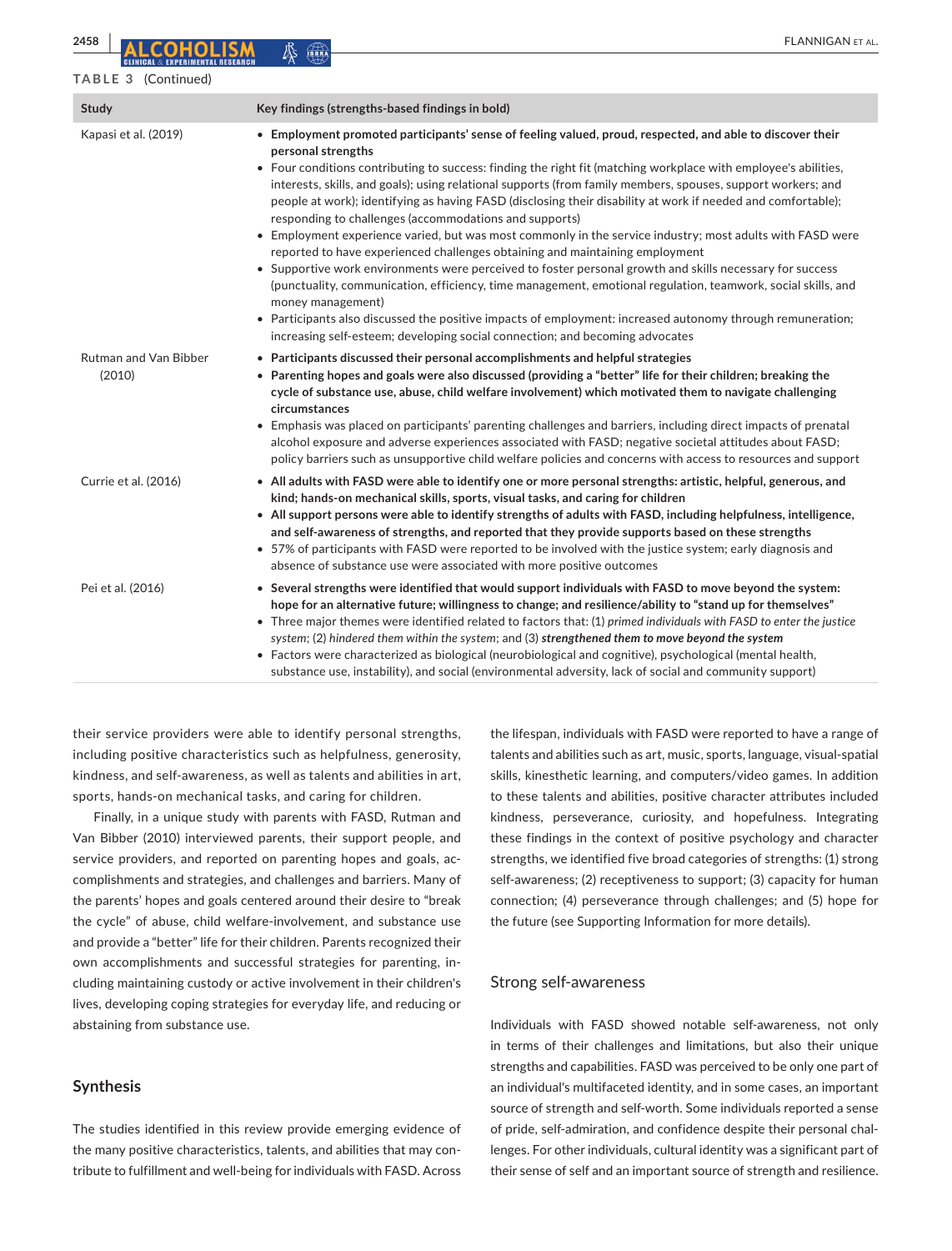Opportunities to discover and nurture their personal strengths were shown to enhance self-esteem and self-worth for individuals with FASD. As well, recognition of their strengths and limitations helped some individuals with FASD to self-advocate, share their wisdom, and provide advice to others living with FASD or supporting someone with the disability. Although self-awareness is not a typical character strength in and of itself, it has been associated with bravery, persistence, social intelligence, fairness, leadership, and self-regulation (Peterson & Seligman, 2004), and may serve as an important foundation for fulfillment and well-being for individuals with FASD.

#### Receptiveness to support

Another common strength identified across studies was receptiveness to support. This strength was recognized as being foundational for progress, growth, and thriving. For many individuals with FASD, having positive relationships with family members and others helped them to feel comfortable seeking and receiving support. Receptiveness to support may become increasingly relevant during the transition to adulthood, when finding a balance between independence and the need for help is a central focus. Importantly, when an individual is receptive to support, and supports are matched with their needs and strengths, opportunities can arise for fulfilling and meaningful experiences of supported autonomy. Indeed, the many success stories of people with FASD illustrate their potential for positive outcomes. Although not a character strength per se, willingness to receive support requires both humility (i.e., acknowledging and accepting one's imperfections) and integrity (i.e., being true to oneself and taking responsibility for one's feelings and actions, even when it is not easy to do; Peterson & Seligman, 2004) and may set an individual up for long-term fulfillment and well-being.

#### Capacity for human connection

Across studies, researchers emphasized the social nature of individuals with FASD. At all ages, individuals with FASD were described as empathic, helpful, affectionate, generous, compassionate, and selfless. In many studies, individuals were characterized as loving and kind, both of which are considered interpersonal character strengths that enhance the well-being of oneself and others (Peterson & Seligman, 2004). Individuals with FASD sought to improve the lives of others through various means, including community outreach, mentorship, and volunteering. Notably, some individuals considered the challenges they experienced to be opportunities for improving the lives of others. Interpersonal connection was emphasized as an important source of strength, resilience, and fulfillment for many individuals. Although some individuals with FASD perceived themselves to be socially connected, others reported feeling isolated, and many caregivers noted concerns about friend choices and the potential to be taken advantage of. This highlights the need to balance both the social strengths and the vulnerabilities of people with FASD to promote fulfillment and well-being.

## Perseverance through challenges

Individuals with FASD were frequently reported to be perseverant and able to overcome challenges. Qualities such as determined, persistent, committed, goal-directed, and hard working were often used to characterize individuals of all ages. Relatedly, many individuals with FASD had life histories marked by significant adversity and trauma but were often reported to be profoundly resilient. The perseverance demonstrated by individuals with FASD seems to be a strength critical to their ability to overcome adversity, and when combined with other internal and external protective factors, may contribute to resilience across the lifespan (Peterson & Seligman, 2004),

## Hope for the future

Across studies, individuals with FASD were reported to maintain hope for a positive future. They were often described as optimistic and motivated, and many articulated tangible future goals. Even in challenging circumstances such as being incarcerated or lacking custody of their children, individuals held hope for a better life for both themselves and their children. This ability to articulate goals and aspirations and believe in a good future seemed to fuel motivation for people with FASD, and may be further cultivated to promote fulfillment, health, and well-being (Peterson & Seligman, 2004).

## **DISCUSSION**

To better understand the current state and contributions of the strengths-based FASD literature and identify areas for future research, we reviewed the evidence on positive characteristics, talents, and abilities that may contribute to, and be cultivated to promote fulfillment and well-being for individuals with FASD. Although investigation into strengths of individuals with FASD has increased over the last decade, there remains a dearth of research in this area, with our review yielding only 19 studies. Most studies were designed to qualitatively explore the lived experiences of adolescents and adults with FASD in school, employment, and justice contexts. When findings related to strengths were reported, they were often noted tangentially, and situated within more comprehensive discussions of the challenges, stressors, and barriers to success. Often, strengths were reported using soft or tokenistic language (e.g., sweet, spunky), referring to attributes that are more difficult to characterize, measure, and cultivate. Few studies were situated within broader strengths-based conceptual frameworks or implemented using evidence-based tools or approaches designed to assess strengths.

Considering these findings from a positive psychology perspective and in the context of character strengths, we identified several broad strengths associated with individuals with FASD. First, individuals were reported to have *strong self*-*awareness*. The ability to recognize one's own abilities, personality traits, and interests is central to the development of one's sense of self and identifying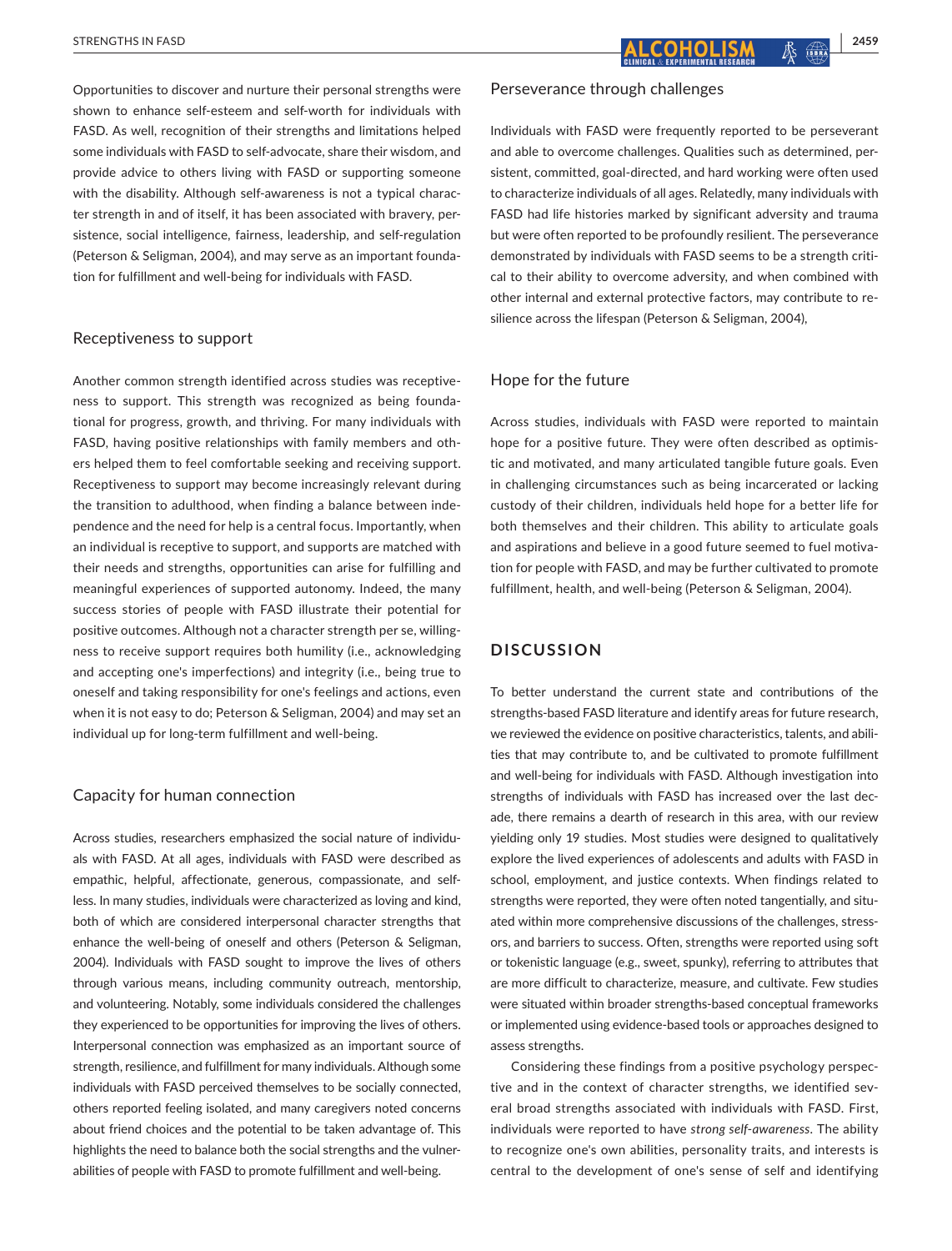these central positive qualities can help people to thrive in their everyday lives (Niemiec et al., 2017). To help individuals with FASD build their sense of self, we can begin by first learning what they understand about themself, supporting them to self-advocate, and then building self-worth and confidence as they are respected as the central player in their own life. For individuals with disabilities, having a strong sense of self-identity can create feelings of connection with others in the disability community; improve their ability to cope with daily stressors and challenges; and support them in finding meaning in their lives (Dunn & Burcaw, 2013). For people with FASD, nurturing self-awareness may promote fulfillment, wellbeing, and happiness as it has been shown to do in other populations (Kyte, 2016; Thieme et al., 2013). Building on this self-awareness, a second common strength of individuals with FASD is *receptiveness to support*. In non-FASD populations, openness to accepting help has been shown to increase opportunity (Van De Ven et al., 2008), improve self-care strategies (Norburn et al., 1995), and enhance relationships with support providers (Marigold et al., 2014). In these ways, receptiveness to support among individuals with FASD may help to increase engagement, sense of agency, self-determination, and well-being.

Third, individuals with FASD were often characterized as being kind, compassionate, and caring, emphasizing a *capacity for human connection*. These foundational qualities are notable character strengths that can have numerous positive impacts on happiness and well-being for people with disabilities (Niemiec et al., 2017). Although these findings highlight a strong desire for interpersonal connection among individuals with FASD, they are juxtaposed with previous research on the social challenges of people with FASD (Kully-Martens et al., 2012). Therefore, encouraging individuals with FASD to recognize and cultivate their interpersonal strengths while balancing consideration of social vulnerability will be important for creating opportunities for safe and fulfilling human connection.

Lastly, we identified *capacity to persevere* and *hope for the future* as character strengths common in individuals with FASD. These strengths are especially notable given the complex trauma and environmental adversity experienced by many individuals. When combined, perseverance, hope, and optimism may protect an individual against some of the negative impacts of adversity and ultimately lead to resilience, growth, and thriving (Niemiec, 2020). Moreover, supporting individuals with FASD to make and attain meaningful and realistic goals in their lives may influence their experience of selfdetermination, agency, and overall well-being (Shogren et al., 2017b). The ability to maintain hope and envision life beyond the present moment is a strength, that when nurtured, may be a powerful contributor to the health and well-being (Ciarrochi et al., 2015; Niemiec et al., 2017).

### **Moving forward**

Although the foundation of strengths-based research in FASD is growing, considerable gaps remain. More work is needed to understand how we can more meaningfully conceptualize, identify, cultivate, and leverage the strengths of this diverse population.

## Conceptualizing strengths

There is a significant lack of research on how strengths are conceptualized and defined in the context of FASD. Clear conceptualization of strengths will help to ensure shared understanding and communication between stakeholders around what are considered strengths, why they are important in this population, and how we may investigate them more intentionally and rigorously. Efforts are needed to conceptualize and define *meaningful* strengths that may be associated with positive impacts and outcomes. This research should be conducted in partnership with individuals with FASD and their families to ensure that lived experiences contribute to the research process. Participatory research not only enhances the relevance of studies, but also leads to enriched understanding of the research topic; higher quality research; more effective knowledge translation; and increased capacity, empowerment, and ownership for all stakeholders (Cargo & Mercer, 2008; Jagosh et al., 2012). Simultaneously, research must balance the need for identifying strengths with the realities of living with FASD so that this experience can be represented authentically.

Conceptualization of strengths in FASD should be situated in an established theoretical framework. Many frameworks are relevant to FASD, and although we have chosen to contextualize this study within positive psychology, other pertinent frameworks include ecological systems (Bronfenbrenner, 1979), life course (Elder, 1998), and growth mindset (Dweck, 2015) theories, among others. Regardless of the specific theoretical approach, working from an established framework will help to ensure sound rationale, a cohesive and rigorous design, and theory-driven interpretation of the emerging evidence of strengths in individuals with FASD.

#### Identifying strengths

Building upon a clearer conceptualization and definition of strengths in FASD, we must then begin to apply evidence-based tools to identify and assess individual strengths. Various approaches (evidence-based and otherwise) exist for evaluating strengths in the general population and in individuals with disabilities. Existing approaches range from informal qualitative conversations to empirically validated scales (Tedeschi & Kilmer, 2005), but very few have been applied in the FASD population. Evidence-based measurement approaches (both quantitative and qualitative), rooted in solid conceptual frameworks, will help to improve consistency and communication across the field. Identifying strengths can provide many benefits, including improving an individual's self-concept, promoting confidence and empowerment, informing individualized treatment planning, and encouraging a shift away from a deficit-focused narrative. Increasing awareness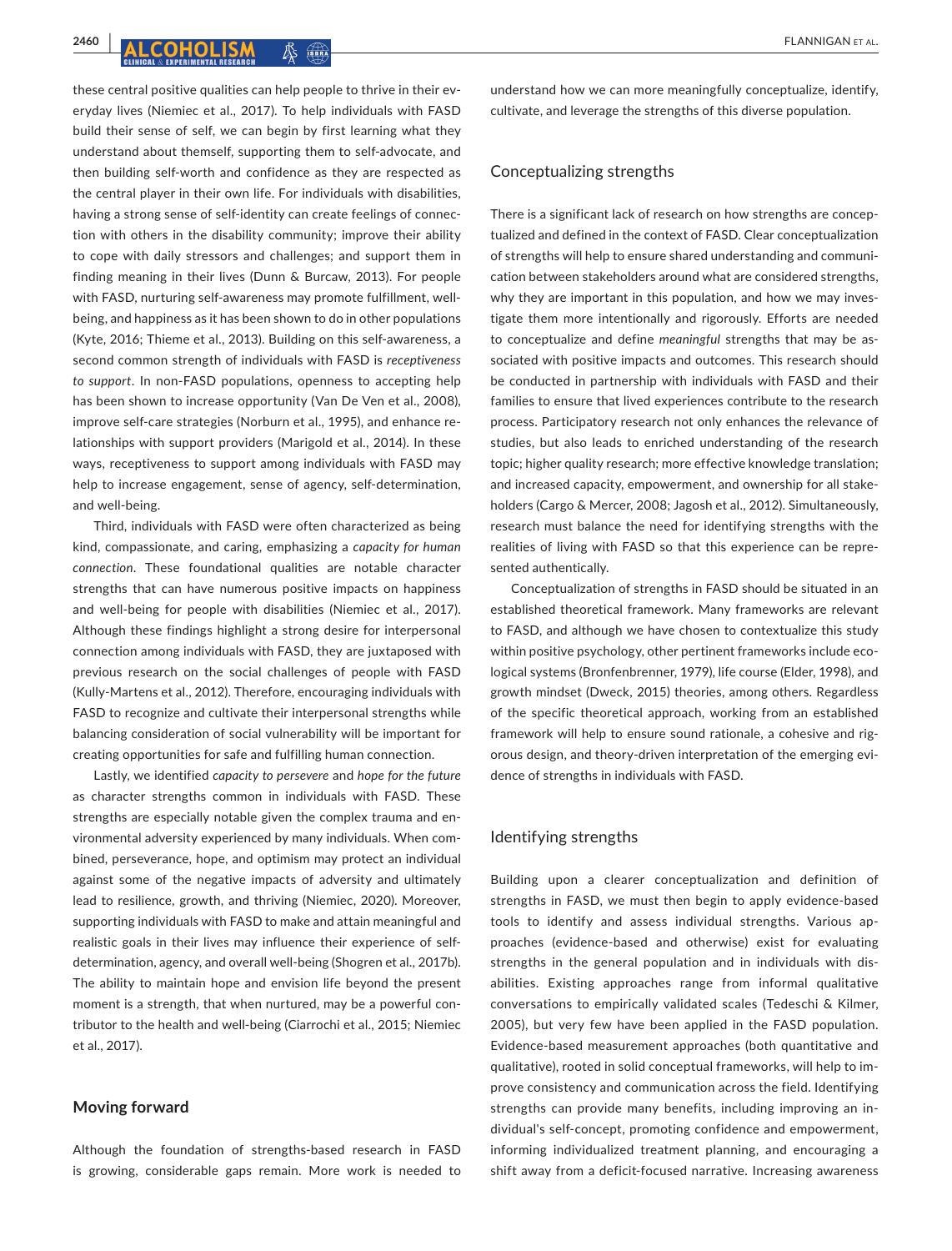of personal strengths allows for individuals to reflect on and integrate strengths into their lives, potentially increasing the foundation for building resources and well-being (Fredrickson & Losada, 2005; Proyer et al., 2013).

## Cultivating and leveraging strengths

Lastly, more research is needed to better understand how research evidence can be meaningfully translated into practice and daily life to maximize positive impacts for individuals with FASD and their families. There is growing evidence for strengths-based interventions and their positive impacts in non-FASD populations. However, very little is currently known about how strengths may be cultivated and leveraged to improve quality of life and outcomes for people with FASD. Moving from identification to the integration of strengths in both assessment and intervention for people with FASD is crucial. Highlighting and integrating strengths in meaningful ways allows these characteristics to be promoted and capitalized upon, to mitigate challenges, and improve overall well-being in everyday life. The adoption of strengths-based approaches should be prioritized across settings and professions, such as primary care, mental health and substance use, education, social services, and justice, given the complexity of FASD and its relevance within all these systems (Masotti et al., 2015). Across contexts, assessment and intervention approaches should consider both strengths and vulnerabilities, providing the capacity for a more protective and coping-focused process (Laija-Rodriguez et al., 2013).

## **Limitations**

Despite its contributions, this study has also several limitations. First, with the growing momentum of positive psychology and strengthsbased research in the broader disability literature, there is increased interest and research to identify strengths of individuals with FASD. Because we excluded dissertations, theses, and grey literature, we may have missed important emergent evidence. Also, we recognize that leveraging individual strengths is often dependent on external supports, thus our exclusion of studies on strengths of caregivers and families, as well as intervention research, limits our ability to understand the role that these supports may play in cultivating individual strengths. More research is needed to consider how individual strengths and broader ecological factors work together to best support positive outcomes. Additional research on interventions that both identify and build upon strengths of individuals with FASD is a critical area for future work.

## **CONCLUSION**

An abundance of evidence highlights the significant challenges, vulnerabilities, and potential for adverse outcomes among individuals with FASD. However, it is clear from the broader disability and more focused FASD literature that failing to see beyond these deficits has considerable potential for harm. To balance the narrative and tell the whole story of FASD, we must both acknowledge the challenges and realities of living with a complex NDD *and* seek to identify positive characteristics and recognize the potential for fulfillment and wellbeing. In this study, we identified a preliminary but critical body of evidence that underscores the inherent strengths of individuals with FASD. Findings reflect the remarkable diversity of this population and lay important groundwork for future strengths-based FASD research and practice. Future work in the area should be intentional, methodologically rigorous, and theoretically driven. Priorities for moving the field forward include more clearly conceptualizing and defining strengths in this population; applying evidence-based approaches for identifying and measuring strengths; and investigating how identified strengths can be cultivated and leveraged to promote well-being and positive outcomes. Critically, this work must be conducted in partnership with individuals with FASD and their families to ensure that research is authentic, meaningful, and honors lived experiences.

#### **ACKNOWLEDGMENTS**

The authors would like to acknowledge Sophie Regalado, Research and Scholarly Communications Librarian at the Northern Ontario School of Medicine for peer reviewing the search strategy.

## **CONFLICT OF INTEREST**

We have no conflicts of interest to declare.

#### **ORCID**

*Katherine Flanniga[n](https://orcid.org/0000-0001-7230-2532)* <https://orcid.org/0000-0001-7230-2532> *Kaitlyn McLachlan* <https://orcid.org/0000-0003-4569-7529>

#### **ENDNOTES**

- $1$  This included strengths objectively measured by researchers; perceived by individuals with FASD; or reported by caregivers, other family members, or service providers.
- <sup>2</sup> Studies on interventions, external supports, or environmental protective factors were excluded to maintain the focus on identifying *individual* strengths of people with FASD. Studies on relative strengths (i.e., absence of deficit) were also excluded. Review papers, commentaries, editorials, book chapters, theses and dissertations, and conference proceedings were excluded.
- <sup>3</sup> We used a modified CASP qualitative appraisal checklist, adapting and adding items to tailor the tool for our research purpose. Modifications were informed by the collective expertise of the research team and with reference to qualitative methodological considerations, the FASD research field, and positive psychology approaches.
- <sup>4</sup> We categorized studies as either evidence-based or not depending on whether there was previous research to support the use of their tool/ approach for measuring strengths.
- $5$  A "commentary reporting on study characteristics, context, quality, and findings, using the scope, differences, and similarities among studies… to draw conclusions across the studies." This approach involved three steps: (1) study grouping, (2) production of commentaries, and (3) synthesis of findings.
- $^6$  For a more complete summary of all study findings, refer to Table 3.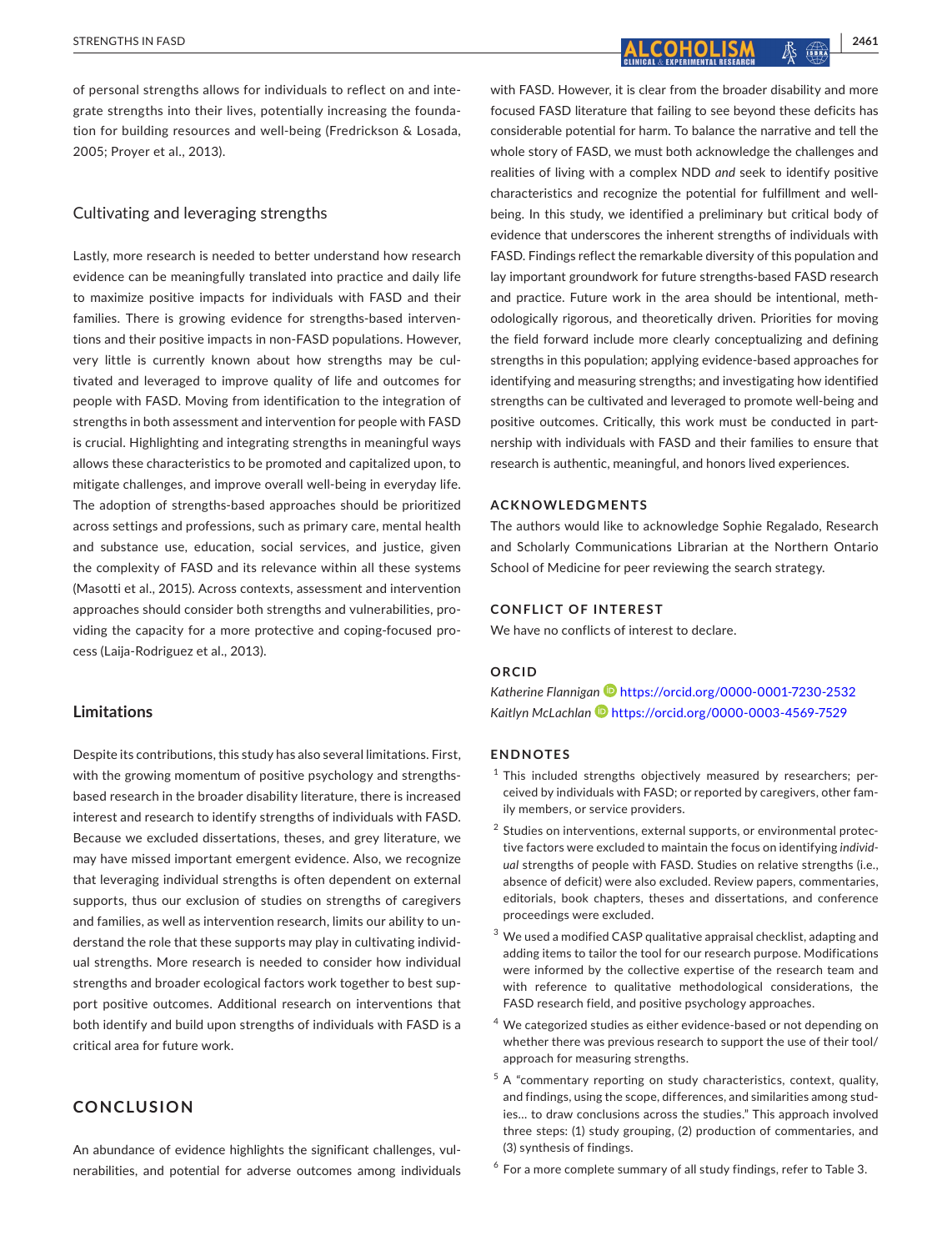#### **REFERENCES**

- Aspler, J., Zizzo, N., Di Pietro, N. & Racine, E. (2018) Stereotyping and stigmatising disability: a content analysis of Canadian print news media about fetal alcohol spectrum disorder. *Canadian Journal of Disability Studies*, 7, 89–121.
- Aspler, J., Zizzo, N., Bell, E., Di Pietro, N. & Racine, E. (2019) Stigmatisation, exaggeration, and contradiction: an analysis of scientific and clinical content in Canadian print media discourse about fetal alcohol spectrum disorder. *Canadian Journal of Bioethics*, 2, 23–35.
- Bell, E., Andrew, G., Di Pietro, N., Chudley, A.E., N. Reynolds, J. & Racine, E. (2015) It's a shame! Stigma against fetal alcohol spectrum disorder: examining the ethical implications for public health practices and policies. *Public Health Ethics*, 9, 65–77.
- Brenna, B., Burles, M., Holtslander, L. & Bocking, S. (2017) A school curriculum for fetal alcohol spectrum disorder: advice from a young adult with FASD. *International Journal of Inclusive Education*, 21, 218–229.
- Bronfenbrenner, U. (1979) *The ecology of human development: experiments by nature and design*. Cambridge, MA: Harvard University Press.
- Burles, M., Holtslander, L., Bocking, S. & Brenna, B. (2018) Strengths and challenges: a young adult pictures FASD through photovoice. *Review of Disability Studies*, 14, 1–20.
- Cargo, M. & Mercer, S.L. (2008) The value and challenges of participatory research: strengthening its practice. *Annual Review of Public Health*, 29, 325–350.
- Carter, E.W., Boehm, T.L., Biggs, E.E., Annandale, N.H., Taylor, C.E., Loock, A.K. et al. (2015) Known for my strengths: positive traits of transition-age youth with intellectual disability and/or autism. *Research and Practice for Persons with Severe Disabilities*, 40, 101–119.
- Choate, P. & Badry, D. (2019) Stigma as a dominant discourse in fetal alcohol spectrum disorder. *Advances in Dual Diagnosis*, 1–2, 36–52.
- Ciarrochi, J., Parker, P., Kashhdan, T.B., Heaven, P. & Barkus, E. (2015) Hope and emotional well-being: a six-year study to distinguish antecedents, correlates, and consequences. *The Journal of Positive Psychology*, 10, 520–532.
- Clark, M. & Adams, D. (2021) Resilience in autism and intellectual disability: a systematic review. *Review Journal of Autism and Developmental Disorders*, 1–15.
- Critical Appraisal Skills Programme. (2018) CASP qualitative studies checklist. [CASP website] Available at: [https://casp-uk.b-cdn.net/](https://casp-uk.b-cdn.net/wp-content/uploads/2018/03/CASP-Qualitative-Checklist-2018_fillable_form.pdf) [wp-content/uploads/2018/03/CASP-Qualitative-Checklist-2018\\_](https://casp-uk.b-cdn.net/wp-content/uploads/2018/03/CASP-Qualitative-Checklist-2018_fillable_form.pdf) [fillable\\_form.pdf](https://casp-uk.b-cdn.net/wp-content/uploads/2018/03/CASP-Qualitative-Checklist-2018_fillable_form.pdf) [Accessed 22 July 2021].
- Currie, B.A., Hoy, J., Legge, L., Temple, V.K. & Tahir, M. (2016) Adults with fetal alcohol spectrum disorder: factors associated with positive outcomes and contact with the criminal justice system. *Journal of Population Therapeutics and Clinical Pharmacology*, 23, 37–52.
- Domeij, H., Fahlstrom, G., Bertilsson, G., Hultcrantz, M., Munthe-Kass, H., Gordh, C.N. et al. (2018) Experiences of living with fetal alcohol spectrum disorders: a systematic review and synthesis of qualitative data. *Developmental Medicine and Child Neurology*, 60, 741–752.
- Dunn, D.S. & Burcaw, S. (2013) Disability identity: exploring narrative accounts of disability. *Rehabilitation Psychology*, 58, 148–157.
- Duquette, C. & Orders, S. (2013a) On fitting a triangle into a circle: a study on employment outcomes of adults with fetal alcohol spectrum disorder who attended postsecondary institutions. *The International Journal of Alcohol and Drug Research*, 2, 27–36.
- Duquette, C. & Orders, S. (2013b) Postsecondary educational experiences of adults with fetal alcohol spectrum disorder. *International Journal of Special Education*, 28, 68–81.
- Duquette, C. & Stodel, E.J. (2005) School experiences of students with fetal alcohol spectrum disorder. *Exceptionality Education Canada*, 15, 51–75.
- Duquette, C., Stodel, E.J., Fullarton, S. & Hagglund, K. (2006) Persistence in high school: experiences of adolescents and young adults with fetal alcohol spectrum disorder. *Journal of Intellectual Developmental Disability*, 31, 219–231.
- Duquette, C., Stodel, E.J., Fullarton, S. & Hagglund, K. (2007) Secondary school experiences of individuals with foetal alcohol spectrum disorder: perspectives of parents and their children. *International Journal of Inclusive Education*, 11, 571–591.
- Dweck, C. (2015) Growth mindset, revisited. *Education Weekly*, 35, 20–24. Available from: [https://portal.cornerstonesd.ca/group/](https://portal.cornerstonesd.ca/group/yyd5jtk/documents/carol dweck growth mindsets.pdf) [yyd5jtk/documents/carol%20dweck%20growth%20mindsets.pdf](https://portal.cornerstonesd.ca/group/yyd5jtk/documents/carol dweck growth mindsets.pdf)  [Accessed 23 July 2021].
- Elder, G. (1998) The life course as developmental theory. *Child Development*, 69, 1–12.
- Fredrickson, B.L. & Losada, M.F. (2005) Positive affect and the complex dynamics of human flourishing. *American Psychologist*, 60, 678–686.
- Garrison, L., Morley, S., Chambers, C.D. & Bakhireva, L.N. (2019) Forty years of assessing neurodevelopmental and behavioral effects of prenatal alcohol exposure in infants: what have we learned? *Alcoholism, Clinical and Experimental Research*, 43, 1632–1642.
- Grant, M.J. & Booth, A. (2009) A typology of reviews: an analysis of 14 review types and associated methodologies. *Health Information & Libraries Journal*, 26, 91–108. [https://doi.](https://doi.org/10.1111/j.1471-1842.2009.00848.x) [org/10.1111/j.1471-1842.2009.00848.x](https://doi.org/10.1111/j.1471-1842.2009.00848.x)
- Green, B.N., Johnson, C.D. & Adams, A. (2006) Writing narrative literature reviews for peer-reviewed journals: secrets of the trade. *Journal of Chiropractic Medicine*, 5, 101–117.
- Grove, R., Hoekstra, R.A., Wierda, M. & Begeer, S. (2018) Special interests and subjective wellbeing in autistic adults. *Autism Research*, 11, 766–775.
- Hamilton, S.L., Maslen, S., Best, D., Freeman, J., O'Donnell, M., Reibel, T. et al. (2020) Putting 'justice' in recovery capital: yarning about hopes and futures with young people in detention. *International Journal for Crime Justice and Social Democracy*, 9, 20–36.
- Hogan, A.J. (2019) Social and medical models of disability and mental health: evolution and renewal. *Canadian Medical Association Journal*, 191, E16–E18.
- Jagosh, J., Macaulay, A.C., Pluye, P., Salsberg, J., Bush, P.L., Henderson, J. et al. (2012) Uncovering the benefits of participatory research: implications of a realist review for health research and practice. *Milbank Quarterly*, 90, 311–346.
- Kapasi, A., Makela, M.L., Flannigan, K., Joly, V. & Pei, J. (2019) Understanding employment success in adults with fetal alcohol spectrum disorder. *Journal of Vocational Rehabilitation*, 51, 377–393.
- Kippin, N.R., Leitão, S., Watkins, R., Finlay-Jones, A., Condon, C., Marriot, R. et al. (2018) Language diversity, language disorder, and fetal alcohol spectrum disorder among youth sentenced to detention in Western Australia. *International Journal of Law and Psychiatry*, 61, 40–49.
- Knorr, L. & McIntyre, L.J. (2016) Resilience in the face of adversity: stories from adults with fetal alcohol spectrum disorders. *Exceptionality Education International*, 26, 53–75.
- Kully-Martens, K., Denys, K., Treit, S., Tamana, S. & Rasmussen, C. (2012) A review of social skills deficits in individuals with fetal alcohol spectrum disorders and prenatal alcohol exposure: profiles, mechanisms, and interventions. *Alcoholism, Clinical and Experimental Research*, 36, 568–576.
- Kyte, D. (2016) Toward a sustainable sense of self in teaching and teacher education: sustainable happiness and well-being through mindfulness. *McGill Journal of Education*, 51, 1143–1162.
- Laija-Rodriguez, W., Grites, K., Bouman, D., Pohlman, C. & Goldman, R.L. (2013) Leveraging Strengths Assessment and Intervention Model (LeStAIM): a theoretical strength-based assessment framework. *Contemporary School Psychology*, 17, 81–91.
- Lee, E.A.L., Black, M.H., Falkmer, M., Tan, T., Sheehy, L., Bölte, S. et al. (2020) "We can see a bright future": parents' perceptions of the outcomes of participating in a strengths-based program for adolescents with autism spectrum disorder. *Journal of Autism and Developmental Disorders*, 50, 3179–3194.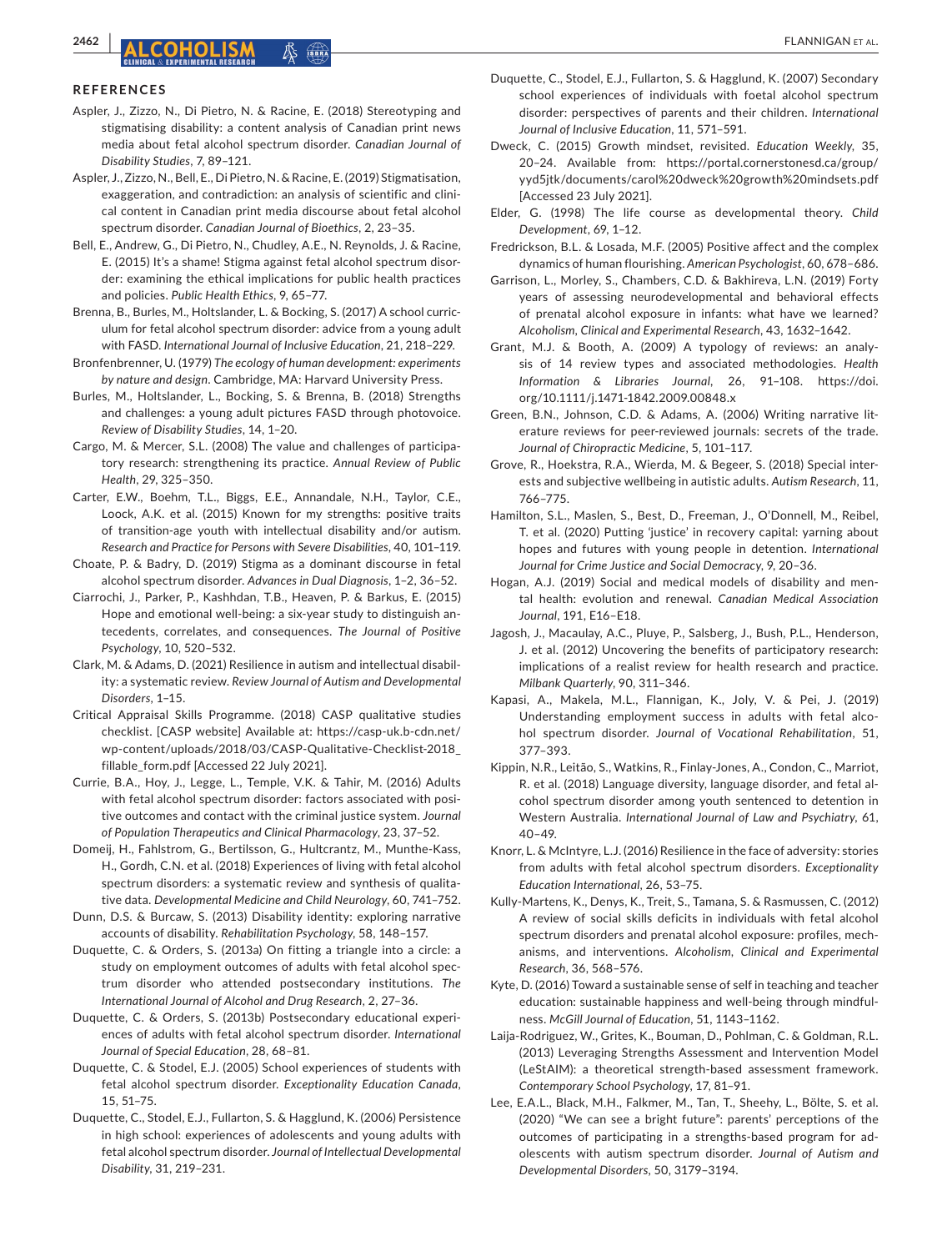- Lucas, P.J., Baird, J., Arai, L., Law, C. & Roberts, H. (2007) Worked examples of alternative methods for the synthesis of qualitative and quantitative research in systematic reviews. *BMC Medical Research Methodology*, 7, 4.
- Macaskill, A. & Denovan, A. (2014) Assessing psychological health: the contribution of psychological strengths. *British Journal of Guidance & Counselling*, 42, 320–337.
- Mariasine, J., Pei, J., Poth, C.A., Henneveld, D. & Rasmussen, C. (2014) Adaptive functioning, social skills, mental health, and personal strengths among adolescents with prenatal alcohol exposure (PAE). *International Journal of Psychological Studies*, 6, 36–48.
- Marigold, D.C., Cavallo, J.V., Holmes, J.G. & Wood, J.V. (2014) You can't always give what you want: the challenge of providing social support to low self-esteem individuals. *Journal of Personality and Social Psychology*, 107, 56–80.
- Mattson, S.N., Bernes, G. A. & Doyle, L.R. (2019) Fetal alcohol spectrum disorders: A review of the neurobehavioral deficits associated with prenatal alcohol exposure. *Alcoholism: Clinical and Experimental Research*, 43, 1046–1062. <http://dx.doi.org/10.1111/acer.14040>
- Masotti, P., Longstaffe, S., Gammon, H., Isbister, J., Maxwell, B. & Hanlon-Dearman, A. (2015) Integrating care for individuals with FASD: results from a multi-stakeholder symposium. *BMC Health Services Research*, 15, 457.
- McLachlan, K., Flannigan, K., Temple, V., Unsworth, K. & Cook, J.L. (2020) Difficulties in daily living experienced by adolescents, transition-aged youth, and adults with fetal alcohol spectrum disorder. *Alcoholism, Clinical and Experimental Research*, 44, 1609–1624.
- Niemiec, R.M. (2020) Six functions of character strengths for thriving at times of adversity and opportunity: a theoretical perspective. *Applied Research in Quality of Life*, 15, 551–572.
- Niemiec, R.M., Shogren, K.A. & Wehmeyer, M.L. (2017) Character strengths and intellectual and developmental disability: a strengthsbased approach from positive psychology. *Education and Training in Developmental Disabilities*, 52, 13–25.
- Norburn, J.E.K., Bernard, S.L., Konrad, T.R., Woomert, A., DeFriese, G.H., Kalsbeek, W.D. et al. (1995) Self-care and assistance from others in coping with functional status limitations among a national sample of older adults. *The Journals of Gerontology Series B*, 50B, S101–S109.
- Olson, H.C. & Sparrow, J. (2021) A shift in perspective on secondary disabilities in fetal alcohol spectrum disorders. *Alcoholism, Clinical and Experimental Research*, 45, 916–921.
- Page, M.J., McKenzie, J.E., Bossuyt, P.M., Boutron, I., Hoffmann, T.C., Mulrow, C.D. et al. (2021) The PRISMA 2020 statement: an updated guideline for reporting systematic reviews. *BMJ*, 372, 1–9.
- Pei, J., Leung, W.S.W., Jampolsky, F. & Alsbury, B. (2016) Experiences in the Canadian criminal justice system for individuals with fetal alcohol spectrum disorders: double jeopardy? *Canadian Journal of Criminology and Criminal Justice*, 58, 56–86.
- Peterson, C. (2000) The future of optimism. *The American Psychologist*, 55, 44–45. <https://doi.org/10.1037//0003-066x.55.1.44>
- Peterson, C. & Seligman, M.E.P. (2004) *Character strengths and virtues: a handbook and classification*. New York: Oxford University Press.
- Petrenko, C.L. (2015) Positive behavioral interventions and family support for fetal alcohol spectrum disorders. *Current Developmental Disorders Reports*, 2, 199–209.
- Price, A., Cook, P.A., Norgate, S. & Mukherjee, R. (2017) Prenatal alcohol exposure and traumatic childhood experiences: a systematic review. *Neuroscience and Biobehavioral Reviews*, 80, 89–98.
- Proyer, R.T., Gander, F., Wellenzohn, S. & Ruch, W. (2013) What good are character strengths beyond subjective well-being? The contribution of the good character on self-reported health-oriented behavior, physical fitness, and the subjective health status. *The Journal of Positive Psychology*, 8, 222–232.
- Riosa, P.B., Chan, V., Maughan, A., Stables, V., Albaum, C. & Weiss, J.A. (2017) Remediating deficits or increasing strengths in

autism spectrum disorder research: a content analysis. *Advances in Neurodevelopmental Disorders*, 1, 113–121.

- Rogers, B.J., McLachlan, K. & Roesch, R. (2013) Resilience and enculturation: strengths among young offenders with fetal alcohol spectrum disorder. *First Peoples Child & Family Review*, 8, 62–80.
- Rutman, D. & Van Bibber, M. (2010) Parenting with fetal alcohol spectrum disorder. *International Journal of Mental Health and Addiction*, 8, 351–361.
- Sanders, J. & Buck, G.H. (2010) A long journey: biological and nonbiological parents' experiences raising children with FASD. *Journal of Population Therapeutics and Clinical Pharmacology*, 17, e308–e322.
- Seligman, M.E. & Csikszentmihalyi, M. (2000) Positive psychology. *American Psychologist*, 55, 5–14.
- Shochet, I.M., Saggers, B.R., Carrington, S.B., Orr, J.A., Wurfl, A.M. & Duncan, B.M. (2019) A strength-focused parenting intervention may be a valuable augmentation to a depression prevention focus for adolescents with autism. *Journal of Autism and Developmental Disorders*, 49, 2080–2100.
- Shogren, K.A., Luckasson, R. & Schalock, R.L. (2017a) An integrated approach to disability policy development, implementation, and evaluation. *Intellectual and Developmental Disabilities*, 55, 258–268.
- Shogren, K.A., Wehmeyer, M.L., Buchanan, C.L. & Lopez, S.J. (2006) The application of positive psychology and self-determination to research in intellectual disability: a content analysis of 30 years of literature. *Research and Practice for Persons with Severe Disabilities*, 31, 338–345.
- Shogren, K.A., Wehmeyer, M.L. & Burke, K.M. (2017b) Self-determination. In: Shogren, K.A., Wehmeyer, M.L. & Singh, N.N. (Eds.) *Handbook of positive psychology in intellectual and developmental disabilities: translating research into practice*. New York City, NY: Springer International Publishing, pp. 49–64.
- Skorka, K., McBryde, C., Copley, J., Meredith, P.J. & Reid, N. (2020) Experiences of children with fetal alcohol spectrum disorder and their families: a critical review. *Alcoholism, Clinical and Experimental Research*, 44, 1175–1188.
- Stade, B., Beyene, J., Buller, K., Ross, S., Patterson, K., Stevens, B. et al. (2011) Feeling different: the experience of living with fetal alcohol spectrum disorder. *Journal of Population Therapeutics and Clinical Pharmacology*, 18, e475–e485.
- Streissguth, A.P., Bookstein, F.L., Barr, H.M., Sampson, P.D., O'Malley, K. & Young, J.K. (2004) Risk factors for adverse life outcomes in fetal alcohol syndrome and fetal alcohol effects. *Journal of Developmental and Behavioral Pediatrics*, 25, 228–238.
- Tedeschi, R.G. & Kilmer, R.P. (2005) Assessing strengths, resilience, and growth to guide clinical interventions. *Professional Psychology: Research and Practice*, 36, 230–237.
- Thieme, A., Wallace, J., Johnson, P., McCarthy, J., Lindley, S., Wright, P. et al. (2013) Design to promote mindfulness practice and sense of self for vulnerable women in secure hospital services. In *Proceedings of the SIGCHI Conference on Human Factors in Computing Systems. Association for Computing Machinery*, pp. 2647–2656.
- Timler, G.R. & Olswang, L.B. (2001) Variable structure/variable performance: parent and teacher perspectives on a school-age child with FAS. *Journal of Positive Behavior Interventions*, 3, 48–56.
- Van De Ven, L., Post, M., De Witte, L. & Van Den Heuvel, W. (2008) Strategies for autonomy used by people with cervical spinal cord injury: a qualitative study. *Disability and Rehabilitation*, 30, 249–260.
- Wehmeyer, M.L. (2014) A clinical approach for the new disability paradigm. *PsycCritiques*, 59.
- Wehmeyer, M.L. (2020) The importance of self-determination to the quality of life of people with intellectual disability: a perspective. *International Journal of Environmental Research and Public Health*, 17, 7121.
- Wehmeyer, M.L. & Shogren, K.A. (2014) Disability and positive psychology. In *Perspectives on the intersection of multiculturalism and positive psychology*. Dordrecht: Springer, pp. 175–188.